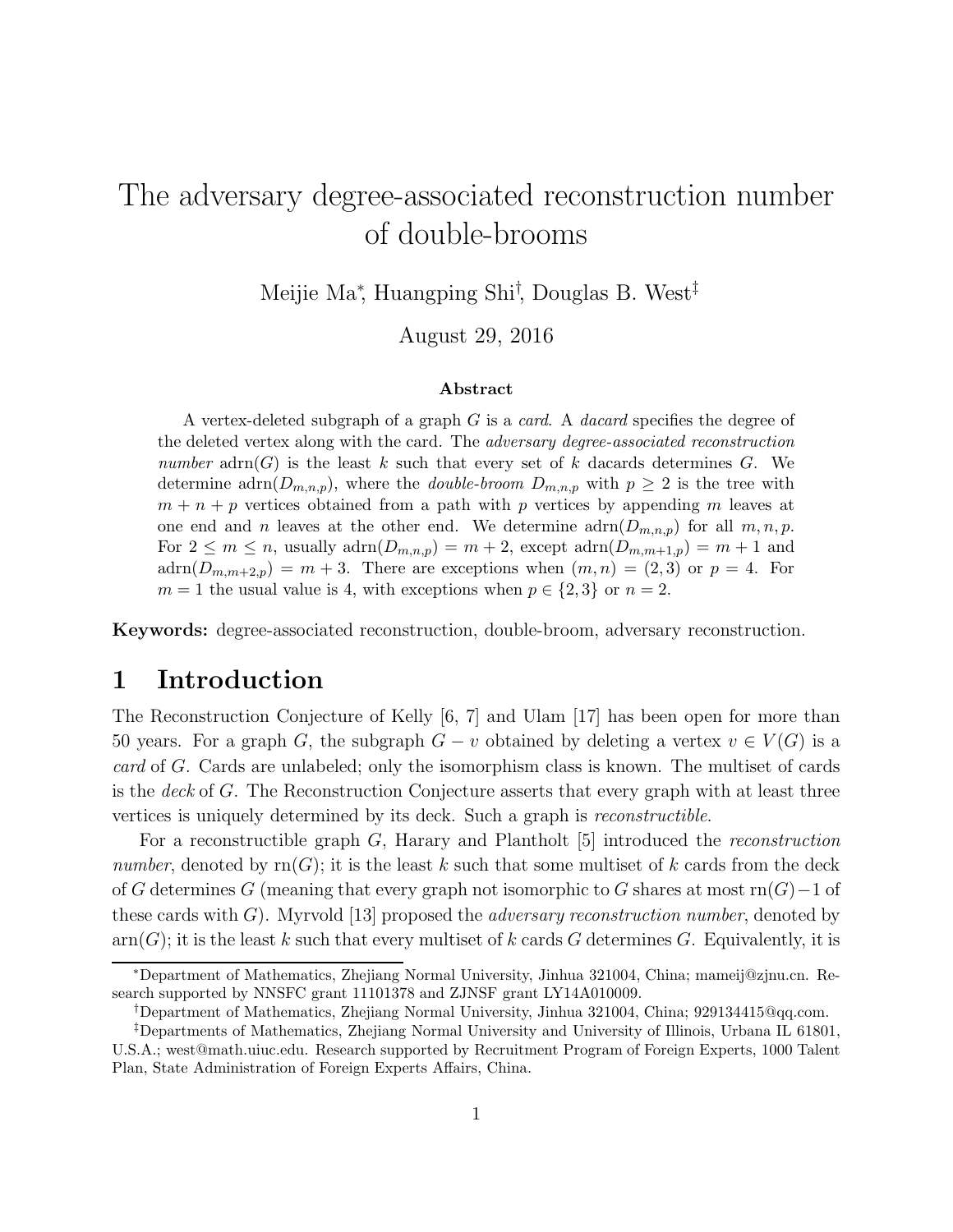one more than the maximum number of cards that  $G$  shares with another graph, and it equals the difference between the number of vertices and the fault reconstructibility (Manvel [8]).

A degree-associated card or dacard is a pair  $(C, d)$  consisting of a card and the degree of the missing vertex. The dadeck is the multiset of dacards. From the full deck without degrees, it is easy to compute the degrees of the missing vertices; hence the Reconstruction Conjecture is equivalent to reconstructibility from the dadeck. Without having all the cards, the degree of the vertex missing from a card is hard to compute, and the dacard provides more information. Hence graphs may be reconstructible using fewer dacards than cards.

Ramachandran [14] defined the *degree-associated reconstruction number*, denoted drn $(G)$ , to be the minimum number of dacards that determine G. Since any dacard provides the number of edges in its reconstructions,  $\text{drn}(G)$  is the same as the "class reconstruction" number" of G when the class is the set of graphs with that number of edges, where Harary and Plantholt [5] introduced the class reconstruction number of a graph as the minimum number of cards needed to reconstruct it given that it belongs to a particular class.

Barrus and West [1] proved  $\text{drn}(G) \geq 3$  for vertex-transitive graphs and  $\text{drn}(G) = 2$  for all caterpillars except stars (value 1) and the one 6-vertex tree with vertex degrees  $(3, 3, 1, 1, 1, 1)$ (value 3). Spinoza [15] extended this by proving  $\text{drn}(G) = 2$  for graphs G obtained from a caterpillar by arbitrary edge subdivisions followed by possibly adding leaf neighbors at the leaves. Barrus and West [1] conjectured that the maximum of  $\text{drn}(G)$  over *n*-vertex graphs is  $n/4+2$ , achieved by the disjoint union of two copies of the complete bipartite graph  $K_{n/4,n/4}$ .

Monikandan et al. [11] introduced the degree-associated analogue of  $arn(G)$  (attributing the notion to Ramachandran). When  $G$  is reconstructible from its dadeck, the *adversary* degree-associated reconstruction number, denoted  $adrn(G)$ , is the least k such that every set of k dacards determines G. From the definition,  $\text{drn}(G) \leq \text{adrn}(G)$ . Equality holds when G is vertex-transitive, since when the dacards are pairwise isomorphic there is only one way to have a given number of dacards.

The value of adrn is known for complete graphs, complete bipartite graphs, cycles, and wheels [11], and for paths [16]. In a subsequent paper, Monikandan and Sundar Raj [10] determined adrn for double-stars, for subdivisions of stars, and for the disjoint union of t complete *n*-vertex graphs and s cycles of length m. The proof in [1] that drn(G)  $\leq$  min{r +  $2, n-r+1$  when G is r-regular with n vertices also implies  $adrn(G) \leq min\{r+2, n-r+1\}$ . (For elementary results on the edge version of adversary degree-associated reconstruction, see  $|9|$ .)

For most graphs, the values of all these parameters are quite small. Müller [12] proved that for almost all graphs, the subgraphs with more than half the vertices (by a constant fraction) are non-isomorphic (this was also shown earlier by Korshunov), and he noted that this implies that almost all graphs are reconstructible. Independently, Bollobás [2] reproved these statements and also showed that  $G$  is reconstructible from any three vertex-deleted subgraphs when the induced subgraphs omitting two vertices are nonisomorphic and have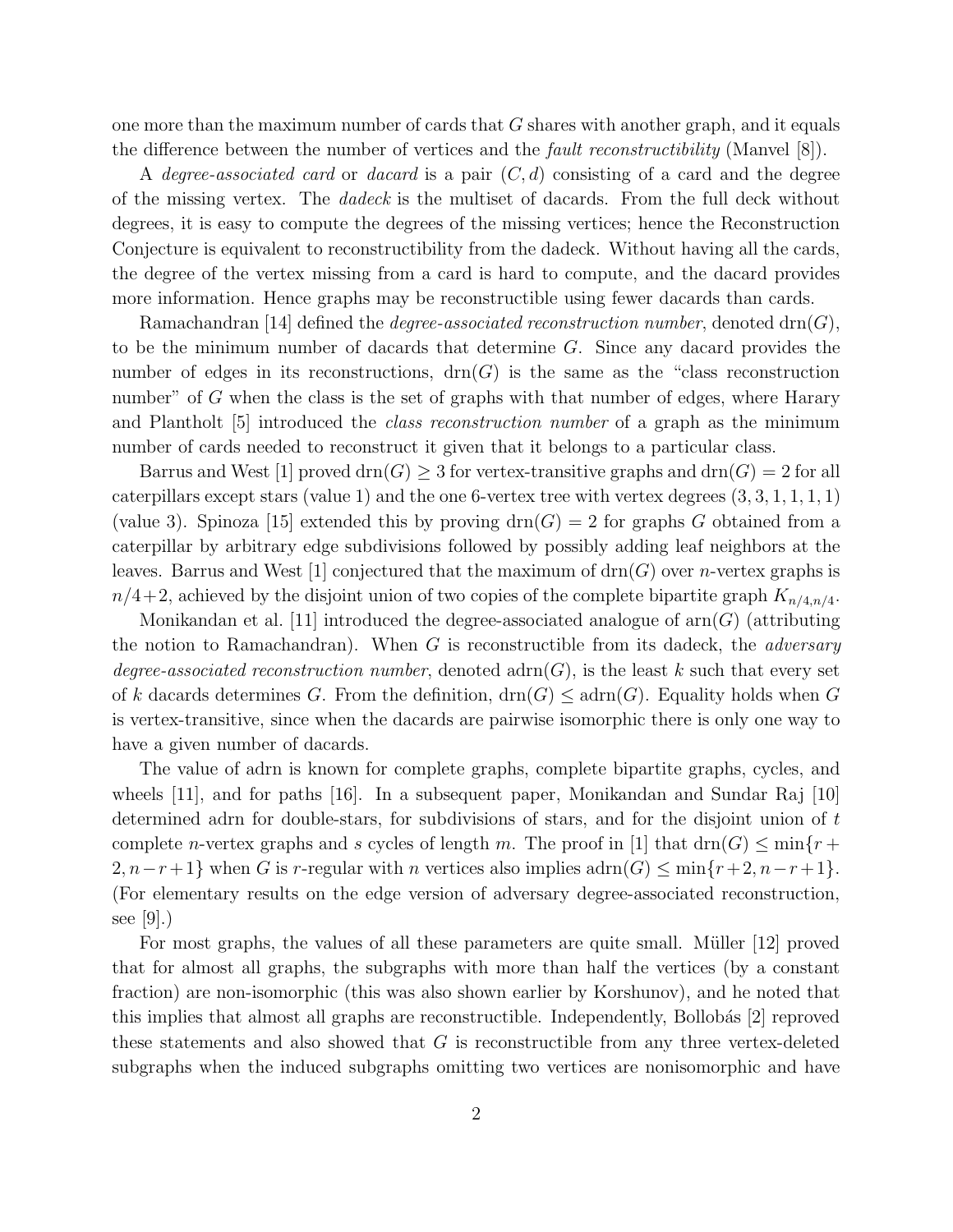no nontrivial automorphisms. This implies not only that  $rn(G) \leq 3$  but also arn $(G) \leq 3$  for almost all graphs, as noted also by Myrvold [13]. Using this, Barrus and West [1] obtained  $drn(G) = 2$  for almost all graphs [1].

Since  $adrn(G) \leq arm(G)$ , it is thus of some interest to find graphs G where  $adrn(G)$  is large. Bowler, Brown, and Fenner [3] constructed infinite families of pairs of graphs in which the pairs with n vertices have  $2 \mid (n-4)/3 \mid$  common dacards, so adrn(G) can be as large as  $2 \mid (n-4)/3 \mid +1$ . They conjecture that this is the largest value for *n*-vertex graphs. Among vertex-transitive graphs,  $G = 2K_{n/4,n/4}$  in [1] achieves  $adrn(G) = \text{drn}(G) = \frac{1}{4} |V(G)| + 2$ .

In this paper we determine adrn for all double-brooms. The *double-broom*  $D_{m,n,p}$  with  $p \geq 2$  is the tree with  $m + n + p$  vertices obtained from a path with p vertices by appending m leaf neighbors at one end and n leaf neighbors at the other end. Every double-broom is a caterpillar, so  $\text{dm}(D_{m,n,p}) = 2$  (except for stars and  $D_{2,2,2}$ ). We summarize our results below. In particular, since  $adrn(D_{m,m,2}) = m + 2$ , the value can be as large as  $\frac{1}{2}|V(G)| + 1$ .

**Theorem 1.1.** If  $p \ge 6$ , then  $\text{adrn}(D_{2,3,p}) = 4$ . Otherwise, for  $2 \le m \le n$  and  $p \ne 4$ , always  $adrn(D_{m,n,p}) = m+2$ , except  $adrn(D_{m,m+1,p}) = m+1$  and  $adrn(D_{m,m+2,p}) = m+3$ . When  $p = 4$  the values are larger by 1. For  $m = 1$  the value is 4, except if  $p \in \{2,3\}$  then  $adrn(D_{1,n,p})=3$  for  $n \geq 4$  and  $adrn(D_{1,1,2})=3$ , and if  $p \geq 5$  with  $p \neq 7$  then  $adrn(D_{1,2,p})=5$ .

The lower bounds in Theorem 1.1 come mostly from simple constructions.

**Proposition 1.2.** If  $1 \leq m \leq n$ , then  $\text{adrn}(D_{m,n,p}) \geq m+2$ , except  $\text{adrn}(D_{m,n,p}) \geq m+1$ for  $m = n - 1 \ge 2$ . The stronger bound  $\text{adrn}(D_{m,n,p}) \ge m + 3$  holds for  $m = n - 2 \ge 1$ . In each case, the lower bound increases by 1 when  $p = 4$ .

*Proof.* For the main case,  $D_{m,n,p}$  and  $D_{m+1,n-1,p}$  have  $m+1$  common dacards obtained by deleting leaves. If  $m = n - 2$ , then in fact they have  $m + 2$  such common dacards. If  $m = n - 1$ , then  $D_{m,n,p} \cong D_{m+1,n-1,p}$ , but  $D_{m,n,p}$  and  $D_{m-1,n+1,p}$  have m common dacards obtained by deleting leaves (note that  $D_{0,n,p} \cong D_{1,n,p-1}$ ).

For the special case  $p = 4$ , besides the common dacards obtained by deleting leaves, the graphs  $D_{m,n,4}$  and  $D_{m+1,n-1,4}$  also share one dacard obtained by deleting a vertex of degree 2, as do  $D_{m,n,p}$  and  $D_{m-1,n+1,p}$ . Hence when  $p = 4$  the lower bound is increased by 1.  $\Box$ 

Constructions for stronger lower bounds when  $m = 1$  will be provided in Section 4. The arguments for  $m = 1$  and  $m \geq 2$  are quite different, so we separate them. We study the more general case  $m \geq 2$  in Section 3 and the more special case  $m = 1$  in Section 4. We begin in Section 2 with some ideas that are common to both cases. The bulk of the paper is the proof that the constructions give the correct values for all  $(m, n, p)$ .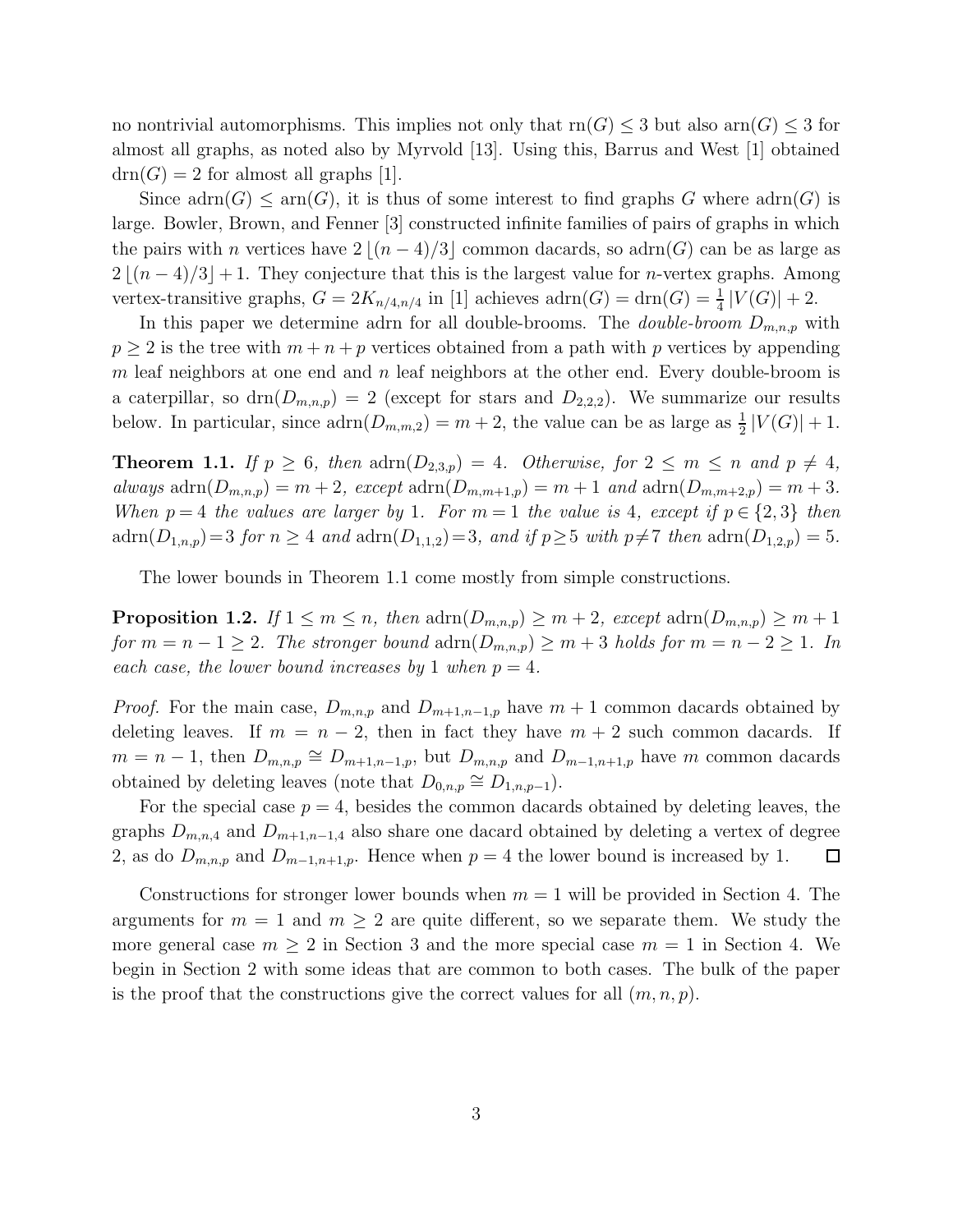## 2 Preliminaries

In arguments for upper bounds, we will always let S be a given list of dacards of  $D_{m,n,p}$ and G be a reconstruction from S. If this forces  $G \cong D_{m,n,p}$  whenever  $|S| = k$ , then  $adrn(D_{m,n,p}) \leq k$ , but a single exception yields  $adrn(D_{m,n,p}) > k$ .

For  $D_{m,n,p}$ , we distinguish three types of dacards. A *hub vertex* is a neighbor of a leaf, and a *middle vertex* is a vertex with degree 2. A hub dacard, middle dacard, or leaf dacard is a dacard obtained by deleting a hub, middle, or leaf vertex, respectively.

We refer to the two hub vertices in  $D_{m,n,p}$  as the *left hub* (with degree  $m+1$ ) and the right hub (with degree  $n+1$ ). A hub vertex with degree 2 is also a middle vertex; this occurs when m or n is 1. In the degenerate case  $m = 0$ , we write  $D_{0,n,p} = D_{1,n,p-1}$  for  $p > 1$ . Also,  $D_{m,n,1}$  is the star  $K_{1,m+n}$ , where the left hub and right hub are the same vertex.

When  $m, n \geq 2$ , the leaf dacards are copies of  $(D_{m-1,n,p}, 1)$  and  $(D_{m,n-1,p}, 1)$ . The cards obtained by deleting other vertices are disjoint unions of two brooms, where the *broom*  $B_{m,a}$ is the tree with  $m+a$  vertices obtained from a path with a vertices by adding m leaf neighbors to one endpoint of the path. The degenerate broom  $B_{m,0}$  consists of m isolated vertices.

By symmetry, we focus on  $1 \leq m \leq n$ . Since  $D_{m,n,p}$  is a tree, the presence of any leaf dacard in S implies that every reconstruction from  $S$  is a tree. We show first that distinct leaf dacards determine  $D_{m,n,p}$  except for  $D_{1,2,p}$ .

#### **Lemma 2.1.** If  $1 \leq m < n$  and  $n \geq 3$ , then two distinct leaf dacards determine  $D_{m,n,p}$ .

*Proof.* Since the leaf dacards are distinct, one has a vertex of degree  $n + 1$ . Hence  $\Delta(G) \ge$  $n+1$ . Since  $\Delta(D_{m,n-1,p}) = \max\{m+1,n\} = n$ , reaching maximum degree  $n+1$  by adding a leaf to  $D_{m,n-1,p}$  requires making the leaf adjacent to a vertex of degree n in  $D_{m,n-1,p}$ . Since  $n \geq 3$ , each such choice yields  $G \cong D_{m,n,p}$ .  $\Box$ 

A prior result will be useful when S contains distinct middle dacards. We provide a short proof for completeness.

**Lemma 2.2** ([1]). Let G be a graph with dacards  $(F, 2)$  and  $(F', 2)$ . If F and F' are forests with two components, and the components of  $F$  do not have the same sizes as those of  $F'$ , then G is a tree.

*Proof.* If G is not a tree, then the vertex added to F to obtain G has two neighbors in one component of  $F$ , forming a cycle  $C$ . Since  $F'$  is a forest, the vertex deleted from  $G$  to form  $F'$  must also lie on C. Now the components in  $F'$  have the same sizes as those in  $F$ .  $\Box$ 

We use "+" to denote disjoint union. The middle dacards of  $D_{m,n,p}$  are expressions of the form  $(B_{m,a} + B_{n,b}, 2)$  for some nonnegative a and b with  $a + b = p - 1$ , where a or b is 0 if and only if the corresponding hub vertex has degree 2 and is a middle vertex. A middle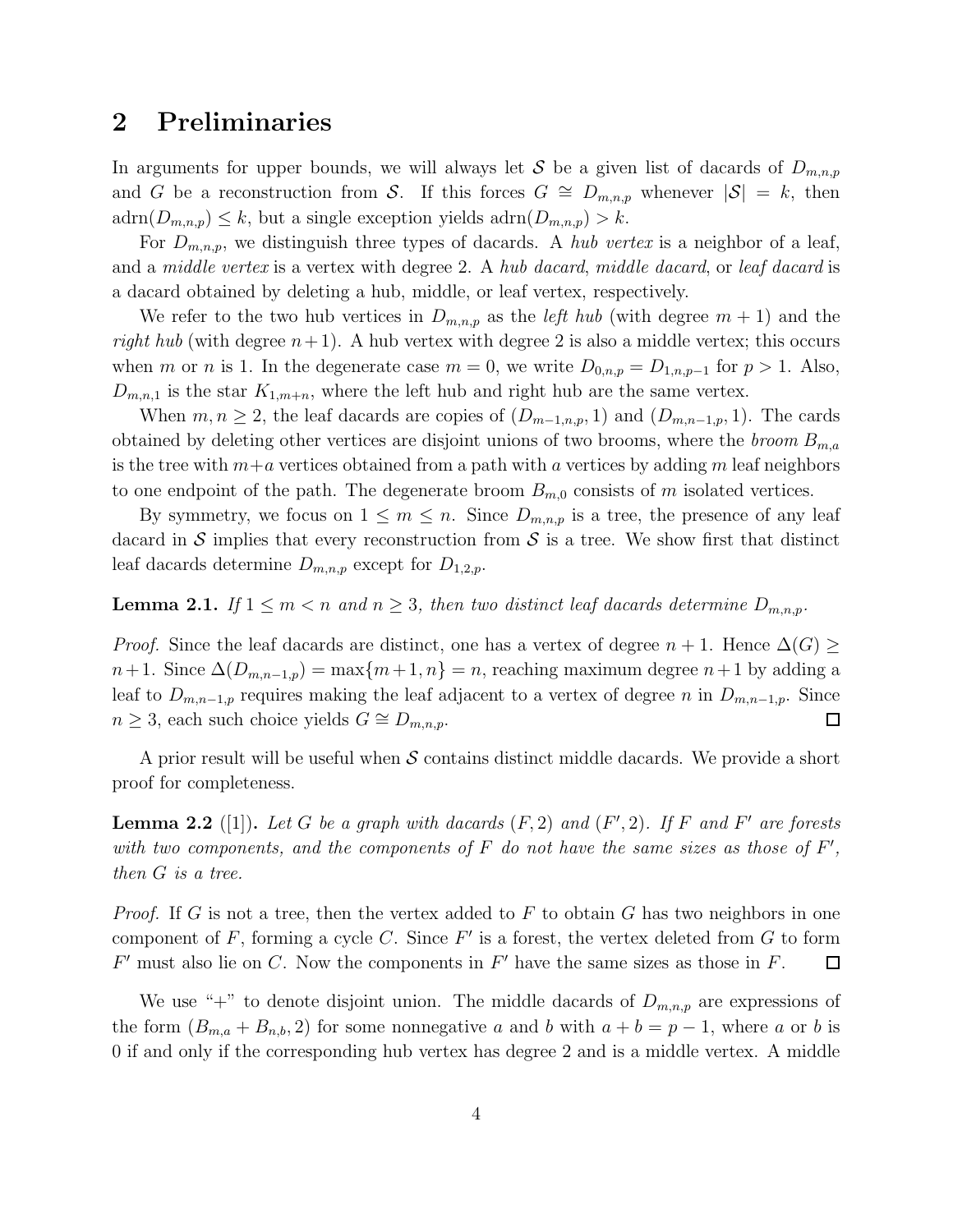dacard occurs twice in the dadeck of  $D_{m,n,p}$  only if  $m = n$ , otherwise once. The number of middle dacards is  $p-2$  plus the number of hubs having degree 2.

Lemmas 3.2 and 4.3 give conditions under which a set of middle dacards determines  $D_{m,n,p}$ . We show first that two middle dacards do not always suffice. For convenience, a j-vertex is a vertex with degree j, and a j-neighbor of a vertex is a neighbor with degree j.

**Proposition 2.3.** The two middle dacards obtained by deleting the 2-neighbors of the hubs do not suffice to reconstruct  $D_{m,n,p}$  in the following cases: any  $D_{m,n,p}$  when  $p \geq 6$ , also  $D_{m,m,4}$ ,  $D_{m,m,5}$ , and  $D_{m,m+1,5}$ .

*Proof.* We provide another graph G having these two dacards, which are  $(K_{1,m} + B_{n,p-2}, 2)$ and  $(B_{m,p-2} + K_{1,n}, 2)$ . When  $p \ge 6$ , construct G from  $D_{m,n,5}$  by growing a path of length  $p-5$  from the central vertex. For  $D_{m,m,5}$ , construct G from  $C_5 + K_{1,m}$  by adding  $m-1$  leaf neighbors to one vertex of the 5-cycle. For  $D_{m,m,4}$ , construct G from  $C_3 + K_{1,m}$  by adding m leaf neighbors to one vertex of the 3-cycle. For  $D_{m,m+1,5}$ , construct G from  $D_{m,m+1,4}$  by subdividing one edge incident to the vertex of maximum degree.  $\Box$ 

The alternative reconstructions of  $D_{m,m,p}$  for  $p \in \{4,5\}$  are not trees. This does not contradict Lemma 2.2, because in this case the two given middle dacards are identical. In most cases, we used the middle dacards corresponding to 2-neighbors of the hub vertices.

## 3 The General Case  $m \geq 2$

Always let S be part of the dadeck of  $D_{m,n,p}$ , and let G be a reconstruction from S. Let a left leaf or right leaf in  $D_{m,n,p}$  be a leaf neighbor of the left or right hub, respectively.

**Lemma 3.1.** When  $m \geq 2$ , any hub dacard and leaf dacard as S determine  $D_{m,n,p}$ , except when  $m = 2$  and  $p \neq 3$  and  $S = \{(D_{1,n,p}, 1), (B_{2,p-1} + nK_1, n+1)\}.$ 

*Proof.* Let H be the given hub card, consisting of a broom  $H'$  and isolated vertices. The graph G arises from H by adding a vertex x. Since S contains a leaf dacard, G is a tree, so x is adjacent in  $G$  to all isolated vertices of  $H$  and to one vertex in  $H'$ .

For the exceptional case, we provide an alternative reconstruction. Since  $m = 2$ , the broom H' is  $B_{2,p-1}$ . Let w and w' be the left leaves. Form G by letting the neighbor of x in H' be w. Note that  $G - x = H$  and  $G - w' = D_{1,n,p}$ . If  $p = 3$ , then  $G \cong D_{2,n,p}$ . If  $p \neq 3$ , then  $G \ncong D_{2,n,p}$ , so then  $D_{2,n,p}$  is not reconstructible from S.

Now consider the general case. Since  $m \geq 2$ , the leaf card has diameter  $p+1$ , and hence  $\dim G \geq p+1$ . If  $p \geq 3$ , then  $\dim H' = p-1$  and hence  $\dim G \leq p+1$ . If  $p=2$ , then diam  $H' = p$ . Hence diam  $G = p + 1$  when  $p \ge 3$ , and diam  $G \in \{3, 4\}$  when  $p = 2$ .

Let y be the neighbor of x in H'. If  $p \geq 3$ , then diam  $G = p + 1$  requires y to be a leaf in H'. Let z be the neighbor of y in H'. If  $d_{H'}(z) = 2$  or  $p = 3$ , then  $G \cong D_{m,n,p}$ . Otherwise,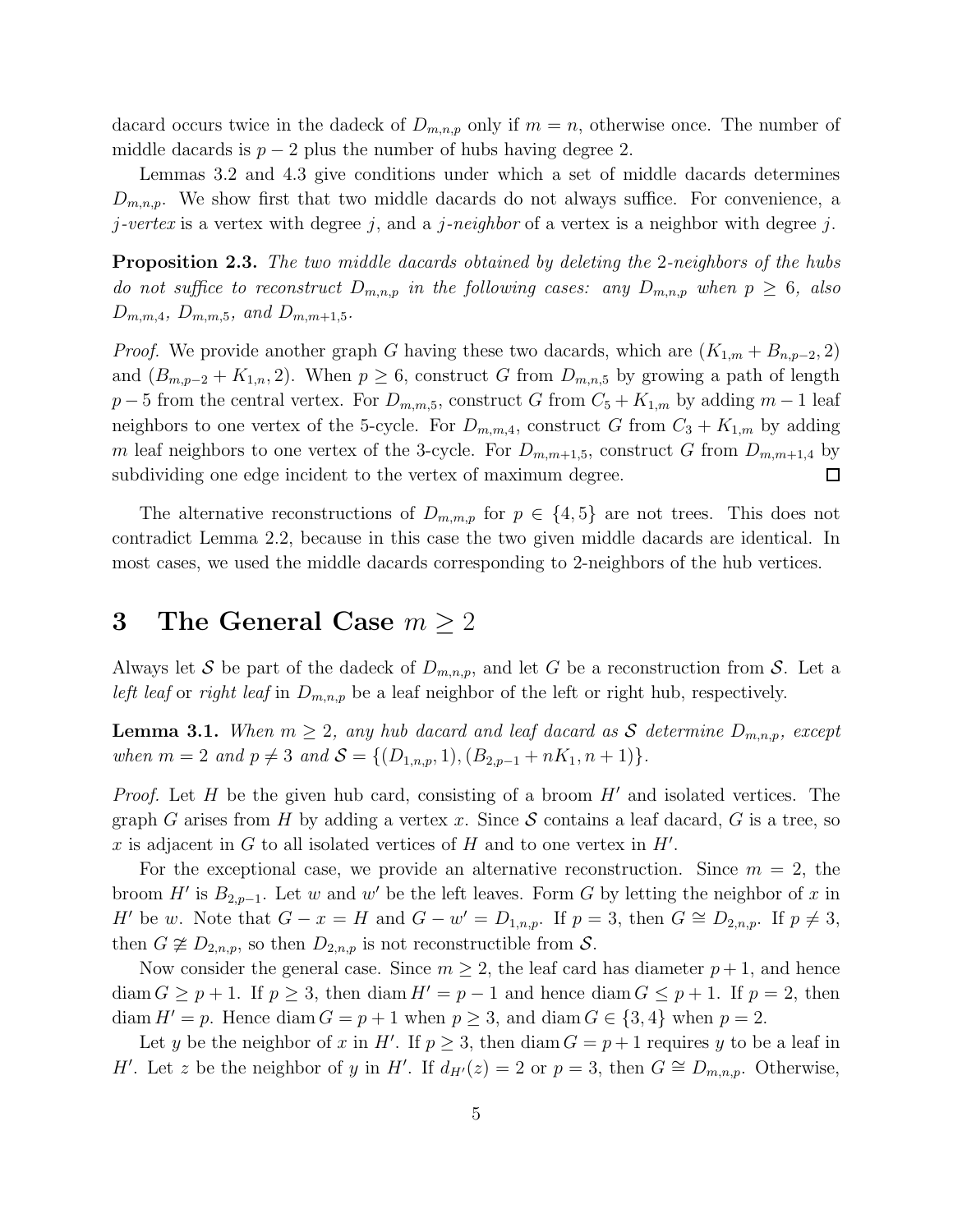$d_{H'}(z) \geq 3$  and  $p \geq 4$ . Now z has two neighbors in G with degree at least 2, and obtaining a double-broom by deleting a leaf requires  $d_{H'}(z) = 3$ . This is precisely the exceptional case, so that is the only instance with  $p \geq 4$  where  $D_{m,n,p}$  is not determined by S.

It remains to consider  $p = 2$ , where H' is a star consisting of a hub vertex and its leaf neighbors. If diam  $G = 3$ , then y is the center of H' and  $G \cong D_{m,n,2}$ . If diam  $G = 4$ , then y is a leaf of H'. In this case  $G \in \{D_{m-1,n,3}, D_{m,n-1,3}\}$ . The leaf card in S belongs to  $\{D_{m-1,n,2}, D_{m,n-1,2}\}\$ . It must arise also from the double-broom G, so it belongs to  ${D_{m-2,n,3}, D_{m-1,n-1,3}, D_{m,n-2,3}}$ . With  $m \geq 2$ , the only way the leaf card can lie in both sets is  $D_{m-1,n,2} \cong D_{m-2,n,3}$  with  $m=2$ . Thus when  $p=2$  we are again in the exceptional case  $m = 2$ , with  $G \not\cong D_{m,n,p}$  only when S is as claimed.  $\Box$ 

When  $m \geq 2$  and  $n = m$ , having two distinct middle dacards requires  $p \geq 5$ .

**Lemma 3.2.** When  $m \geq 2$ , two distinct middle dacards determine  $D_{m,n,p}$  when  $p \leq 5$  (except for  $D_{m,m+1,5}$ , and otherwise any three middle dacards suffice. Fewer do not suffice.

*Proof.* Let S consist only of middle dacards from  $D_{m,n,p}$ . The constructions in Proposition 2.3 show that weaker requirements on  $\mathcal S$  do not suffice.

Every middle dacard has two components, and they are brooms. With distinct middle dacards in  $S$ , Lemma 2.2 implies that any reconstruction  $G$  is a tree. Hence the vertex x added to a middle dacard has one neighbor in each component of the dacard. Let the desired neighbors of x in the two components be vertices that yield  $D_{m,n,p}$  when x is adjacent to them. The desired neighbor in each component is a leaf farthest from a highest-degree vertex, except that it may instead be the central vertex when the component is a star.

Proposition 2.3 shows that distinct middle dacards need not determine  $D_{m,m+1,5}$ . If S consists of all three middle dacards, then the reconstruction from  $(K_{1,m+1} + K_{1,m+2}, 2)$ gives the added vertex x one neighbor in each component. To share the dacards in  $S$ , a reconstruction must have three vertices of degree 2. Hence  $x$  must be adjacent to a leaf in each component, yielding  $D_{m,m+1,5}$ . We may henceforth assume that  $(m, n, p) \neq (m, m+1, 5)$ .

Suppose now that there exists  $(H, 2) \in S$  such that both desired neighbors of x are leaves, so  $p > 5$ . The vertex degrees exceeding 2 in H are  $n + 1$  and  $m + 1$ , which is true in each member of S where the desired neighbors are leaves. Since  $(m, n, p) \neq (m, m + 1, 5)$ , if G arises by making x adjacent to one of the two high-degree vertices in  $H$ , then obtaining a member of S from G requires deleting a neighbor of that vertex. However, x is the only neighbor whose deletion leaves two brooms, so such a reconstruction G cannot share two dacards with  $D_{m,n,p}$ .

Hence when S contains such a dacard  $(H, 2)$  we may assume that x is not adjacent in G to either high-degree vertex in  $H$ . Let  $F$  and  $F'$  be the components of  $H$ , with  $x$  not adjacent to its desired neighbor in F in the reconstruction G (the hub in F may be either hub). We claim that G has at most one 2-vertex z other than x (and z must be in F) such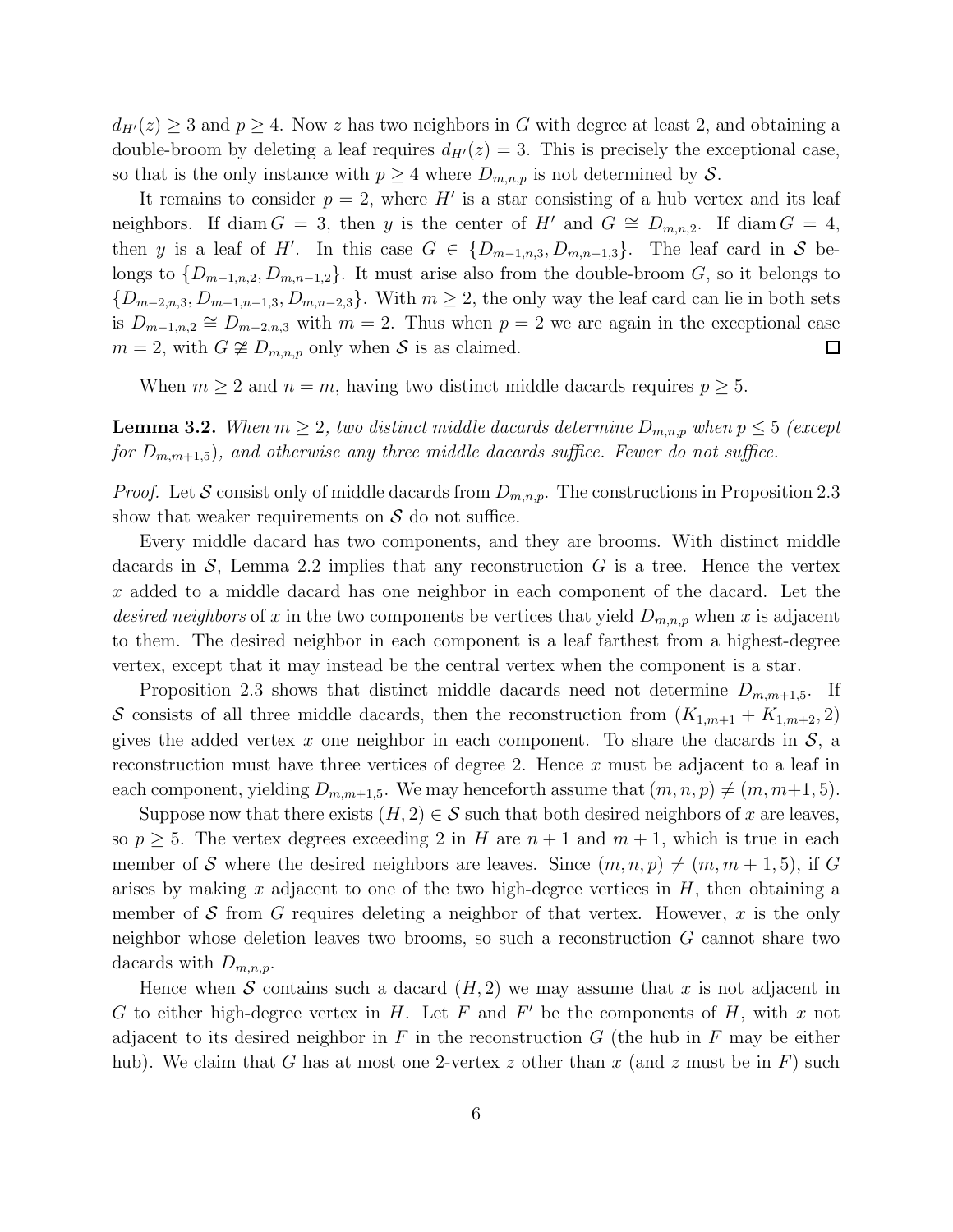that  $G - z$  consists of two brooms. Furthermore, the component of  $G - z$  containing F' will be a broom only if x is adjacent to its desired neighbor in  $F'$ . Thus x and two vertices of  $F'$ contribute 3 to p.

Let  $y \in V(F)$  be the neighbor of x in F in the reconstruction G. If y has degree 2 in F, then z must be the neighbor of y on the path from y to the high-degree vertex of  $F$ , and the path in F contributes at least four vertices to p (the hub, z, y, and a leaf), so  $p \ge 7$ . If y is a leaf other than a desired neighbor of x in F, then z must be y, and F must still contribute at least three vertices to p, so  $p \geq 6$ . These two cases are shown in Figure 1.



Figure 1: Cases for the neighbor of x in  $F$  (Lemma 3.2)

Whenever  $|\mathcal{S}| \geq 3$ , and for  $D_{m,m,5}$  when  $|\mathcal{S}| = 2$ , there exists  $(H, 2)$  of the specified form in S. We have shown that a reconstruction other than  $D_{m,n,p}$  then shares at most two middle dacards with  $D_{m,n,p}$ . Hence  $|\mathcal{S}| \geq 3$  suffices when  $p \geq 6$ , and  $|\mathcal{S}| \geq 2$  suffices when  $p \in \{4, 5\}$ unless the two middle dacards in  $S$  both arise by deleting 2-neighbors of the hub vertices. When  $m = n$  these cards are identical, and by Proposition 2.3 they do not suffice.

The remaining case is thus  $p \in \{4, 5\}$  with  $m < n$ , and  $\mathcal{S} = \{(H_1, 2), (H_2, 2)\}\$ , where  $H_1 = B_{m,1} + B_{n,p-2}$  and  $H_2 = B_{m,p-2} + B_{n,1}$ . Lemma 2.2 still guarantees that G is a tree. Note that  $B_{r,1}$  and  $B_{r,2}$  are stars, with centers of degrees r and  $r+1$ , respectively. Let G be reconstructed from  $H_2$  by adding one vertex x of degree 2. Since  $H_1$  has an  $(n + 1)$ -vertex,  $\Delta(G) \geq n+1$ . Hence x must be adjacent in G to a vertex of degree n in  $H_2$ .

For  $p = 4$ , if the other neighbor of x in  $H_2$  is not a leaf, then G has only one 2-vertex. Hence the other neighbor is a leaf, and  $G \cong D_{m,n,4}$ .

For  $p = 5$ , by Proposition 2.3 these two dacards do not suffice when  $n \in \{m, m + 1\}$ , so we may assume  $n > m + 1$ . Let y be the other neighbor of x in  $H_2$ . If y is the one 2-vertex in  $B_{m,3}$ , then G has only one 2-vertex. If y is the  $(m + 1)$ -vertex in  $H_2$ , then deleting the only 2-vertex other than  $x$  leaves an isolated vertex, which does not occur in a middle dacard of  $D_{m,n,5}$ . Finally, if y is a leaf neighbor of the  $(m + 1)$ -vertex in  $H_2$ , then  $G - y \cong B_{m-1,3} + B_{n+1,1}$ . Since  $n > m+1$ , this yields  $G - y \notin \{H_1, H_2\}$ . Hence x must be made adjacent to its desired neighbor in  $B_{m,3}$ , and  $G \cong D_{m,n,5}$ .  $\Box$ 

**Lemma 3.3.** When  $m \geq 2$ , every reconstruction from a hub dacard and a middle dacard of  $D_{m,n,p}$  is a tree.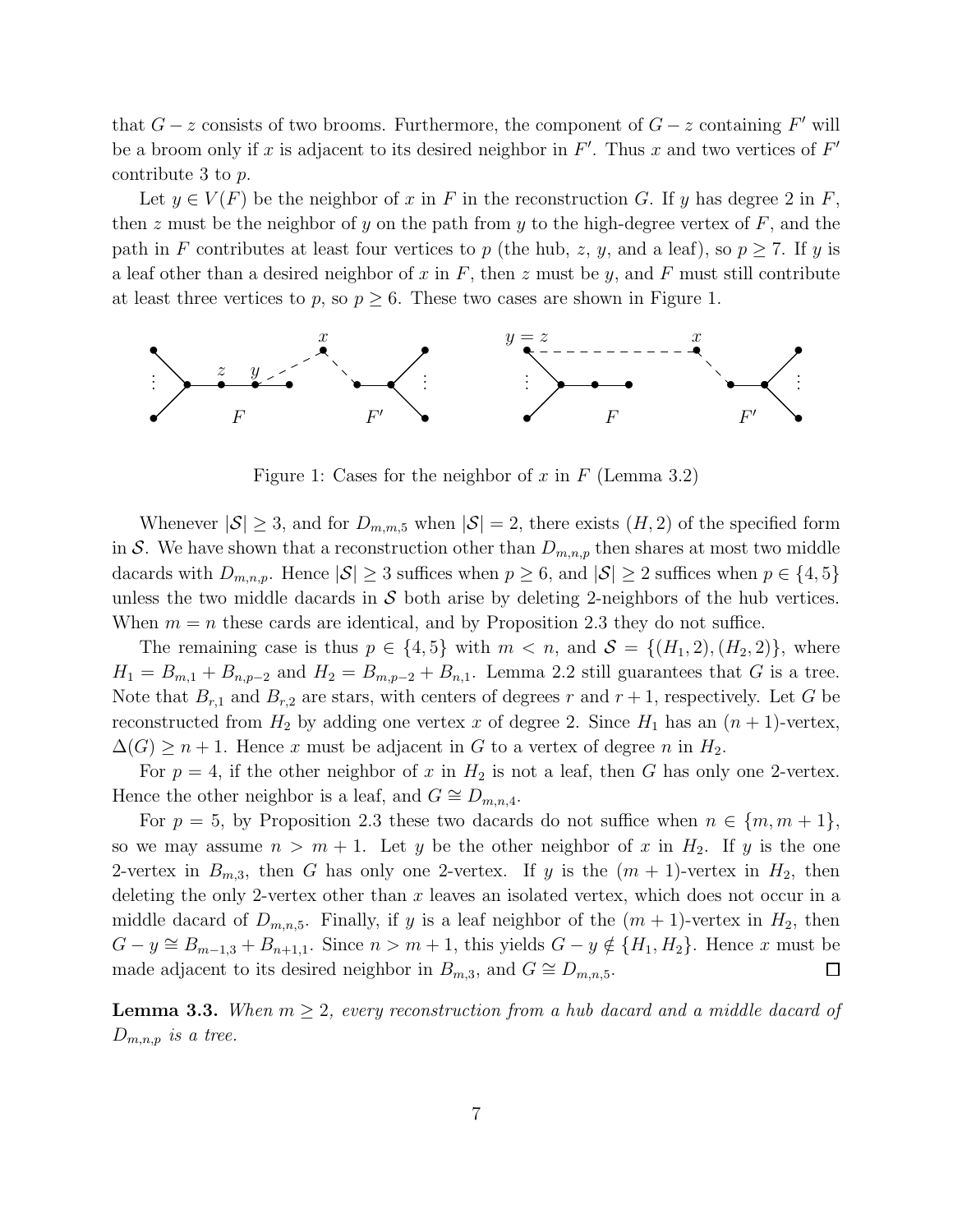*Proof.* Let G be such a reconstruction. Since the middle dacard has no isolated vertex, reconstructing  $G$  from the hub dacard requires making the added vertex  $x$  adjacent to all the isolated vertices of the hub dacard. The remaining added edge must then give  $x$  a neighbor in the other component, making  $G$  a tree. 口

**Lemma 3.4.** For  $m \geq 2$ , the graph  $D_{m,n,p}$  is reconstructible from its two hub dacards and any one middle dacard.

*Proof.* Since S has a middle dacard,  $p \geq 3$ . We reconstruct G from the left hub dacard  $(mK_1 + D_{1,n,p-2}, m + 1)$ , letting y be the  $(n + 1)$ -vertex. The added vertex x must be adjacent to the m isolated vertices and one vertex v in the nontrivial component. If  $v = y$ , then G has an  $(n+2)$ -vertex, which is forbidden by the right hub dacard in S. If v is the most distant leaf from y, which yields the same graph as any leaf when  $p = 3$ , then  $G \cong D_{m,n,p}$ .

Hence  $p > 3$ . If v is a leaf neighbor of y, then deleting y does not create n isolated vertices. If v is a 2-vertex that is not a neighbor of y, then the nontrivial component of  $G-y$ is not a broom. If x is adjacent to the 2-neighbor of y, then deleting any 2-vertex yields a graph containing  $D_{2,n,3}$ , which is not a subgraph of any middle dacard of  $D_{2,n,p}$ .  $\Box$ 

**Lemma 3.5.** If  $n \geq 2$  and  $p \geq 2$  with  $p \neq 4$ , then  $\text{adrn}(D_{2,n,p}) = 4$ , except  $\text{adrn}(D_{2,3,p}) = 3$ for  $2 \le p \le 5$  and  $\text{adrn}(D_{2,4,p}) = 5$  for all p. When  $p = 4$ , each answer is larger by 1.

*Proof. Lower bounds.* For  $p \neq 4$ , consider various n. The graph  $D_{2,2,p}$  shares three leaf dacards with  $D_{1,3,p}$ . The graph  $D_{2,3,p}$  shares two leaf dacards with  $D_{1,4,p}$ , which gives the desired lower bound when  $p \leq 5$ . The graph  $D_{2,4,p}$  shares four leaf dacards with  $D_{3,3,p}$ . For  $n \geq 5$ , the graph  $D_{2,n,p}$  shares three leaf dacards with  $D_{3,n-1,p}$ . When  $p=4$ , each pair given also has a common middle dacard. When  $p \geq 6$ , the graph  $D_{2,n,p}$  shares one leaf dacard and two other dacards with the graph obtained from  $D_{1,n,p}$  by appending an edge at the vertex having distance 3 from the left hub; this improves the lower bound to 4 when  $n = 3$ .

Upper bounds. Let S consist of the specified number of dacards from  $D_{2,n,p}$ , and let G be a reconstruction from  $S$ . We first show that G is a tree. When S contains a leaf dacard, the claim is immediate. Otherwise,  $|\mathcal{S}| \geq 3$  implies that S contains a hub dacard and a middle dacard or three middle dacards, of which two must be distinct. Now Lemma 3.3 or Lemma 2.2 implies that G is a tree. We organize the cases by pairs of dacards in  $\mathcal{S}$ . Consider a set S of the specified size that does not determine  $D_{2,n,p}$ .

**Claim 0:** S does not contain distinct leaf dacards. Lemma 2.1 suffices.

**Claim 1:** S does not contain both a hub dacard and a leaf dacard. If S contains both, then Lemma 3.1 suffices, unless  $p \neq 3$  and S contains the left leaf and right hub dacards. In the exceptional case, if  $p = 2$ , then the only reconstruction from the right hub dacard other than  $D_{2,n,2}$  is  $D_{1,n,3}$ , which shares only two dacards with  $D_{2,n,2}$ . When  $p \geq 4$ , the only reconstruction from the right hub dacard  $(B_{2,p-1}+nK_1, n+1)$  that shares a leaf dacard with  $D_{2,n,p}$  is obtained by making the added vertex x adjacent to a leaf neighbor of the 3-vertex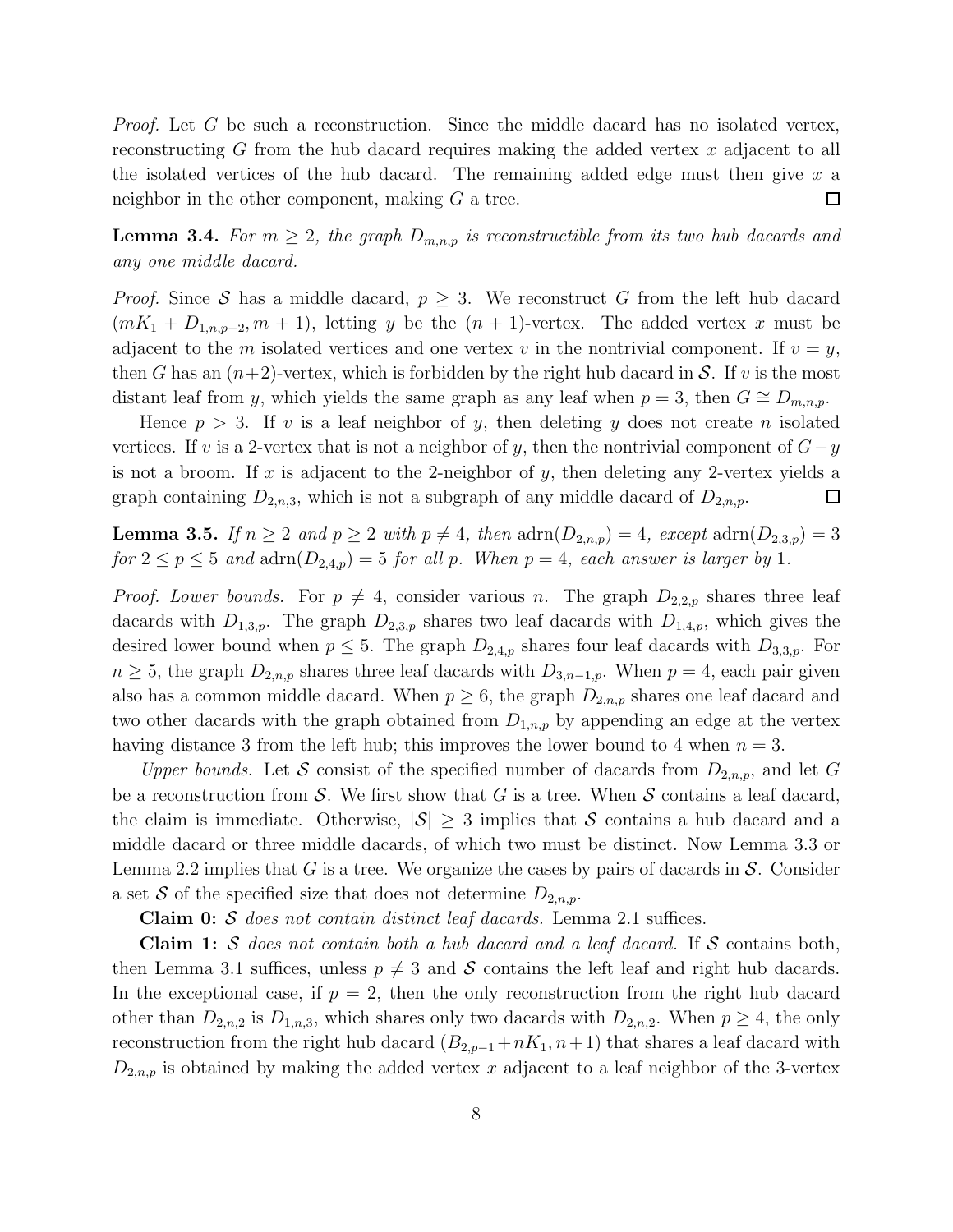in  $B_{2,p-1}$ . This shares no other dacard with  $D_{2,n,p}$  except for one middle dacard when  $p = 6$ . Hence  $|\mathcal{S}| \geq 3$  for  $2 \leq p \leq 5$  and  $|\mathcal{S}| \geq 4$  for  $p \geq 6$  suffice.

**Claim 2:** S does not contain the two left leaf dacards. Since  $m = 2$ , the leaf card  $D_{1,n,p}$ is a broom. Alternative reconstructions are obtained by adding a pendant edge at a vertex other than the left hub. If the edge is appended at a 2-vertex, then no other leaf deletion yields a broom. If it is appended at the left leaf to form  $D_{1,n,p+1}$ , then only one leaf deletion returns the diameter to  $p + 1$ .

When we add the pendant edge at a right leaf, no other leaf deletion yields a broom unless  $p = 2$ , but in this case the third dacard is a hub or a right leaf dacard. When  $n = 2$ the right leaf dacard of  $D_{2,n,2}$  is the same as the left, but the alternative reconstruction has this dacard only twice in its deck.

Finally, appending the edge at the right hub yields  $D_{1,n+1,p}$ . The  $n+1$  right leaf cards are the same as  $D_{1,n,p}$ , but here S contains also  $|\mathcal{S}| - 2$  middle dacards (by Claim 1). If  $|\mathcal{S}| \geq 4$ , then  $D_{1,n+1,p}$  requires a middle dacard whose card has a vertex of degree  $n+2$ , but  $D_{2,n,p}$ has no such dacard. Finally, if  $|S| = 3$ , then the third dacard must be  $(P_{p-1} + K_{1,n+1}, 2)$ . This is a dacard of  $D_{2,n,p}$  only when  $p = 4$ . However, for  $D_{2,n,4}$  we are given  $|\mathcal{S}| > 3$ .

**Claim 3:** S does not contain two right leaf dacards. With two right leaf dacards, by Claim 2 we may assume  $n \geq 3$ . The right leaf card is  $D_{2,n-1,p}$ . Alternative reconstructions are obtained by adding a pendant edge at a vertex other than the right hub. If the edge is appended at a 2-vertex or at a leaf, then no other leaf deletion yields a double-broom.

In the remaining case, the pendant edge is added at the left leaf, yielding  $D_{3,n-1,p}$ ; being different from  $D_{2,n,p}$  requires  $n > 3$ . When  $p \neq 4$  and  $n \geq 5$ , this graph shares only three dacards with  $D_{2,n,p}$ , all being copies of  $(D_{2,n-1,p}, 1)$ , but we are given  $|S| = 4$ . Although  $D_{3,3,p}$  shares four dacards with  $D_{2,4,p}$ , in that case we have  $|\mathcal{S}|=5$ . When  $p=4$ , the two graphs also share one middle dacard, but we have  $|S| = 5$  when  $n \neq 4$  and  $|S| = 6$  for  $D_{2,4,4}$ .

**Claim 4:** S does not contain three middle dacards. If  $p > 5$ , then three middle dacards determine  $D_{2,n,p}$ , by Lemma 3.2. If  $p \leq 4$ , then three middle dacards do not exist.

Claim 5:  $|\mathcal{S}| = 3$ . By Claims 0, 2, and 3, S contains at most one leaf dacard. By Claim 4,  $\mathcal S$  contains at most two middle dacards. By Claim 1,  $\mathcal S$  does not contain both a leaf and a hub dacard. Hence  $|\mathcal{S}| \leq 3$ , with equality possible only by having two middle dacards and one leaf or hub dacard, by Lemma 3.4.

The remaining case. The only cases where  $|\mathcal{S}| = 3$  are  $D_{2,3,p}$  for  $p \in \{2,3,5\}$ . Among these, only  $D_{2,3,5}$  has two middle dacards. We consider this case.

Suppose first that S contains the middle dacard  $(K_{1,3} + K_{1,4}, 2)$ . If the added vertex x is adjacent to leaves in both components, then  $G \cong D_{2,3,5}$ . If it is adjacent to both centers, then G has only one 2-vertex. Hence  $x$  is adjacent to a leaf in one star and the center of the other star. If it is adjacent to the center of  $K_{1,4}$ , then deleting the other 2-vertex leaves a 5-vertex, which does not exist in a dacard of  $D_{2,3,5}$ . Finally, if x is adjacent to the center of  $K_{1,3}$ , then the only two dacards obtained by deleting 2-vertices of G are isomorphic, but S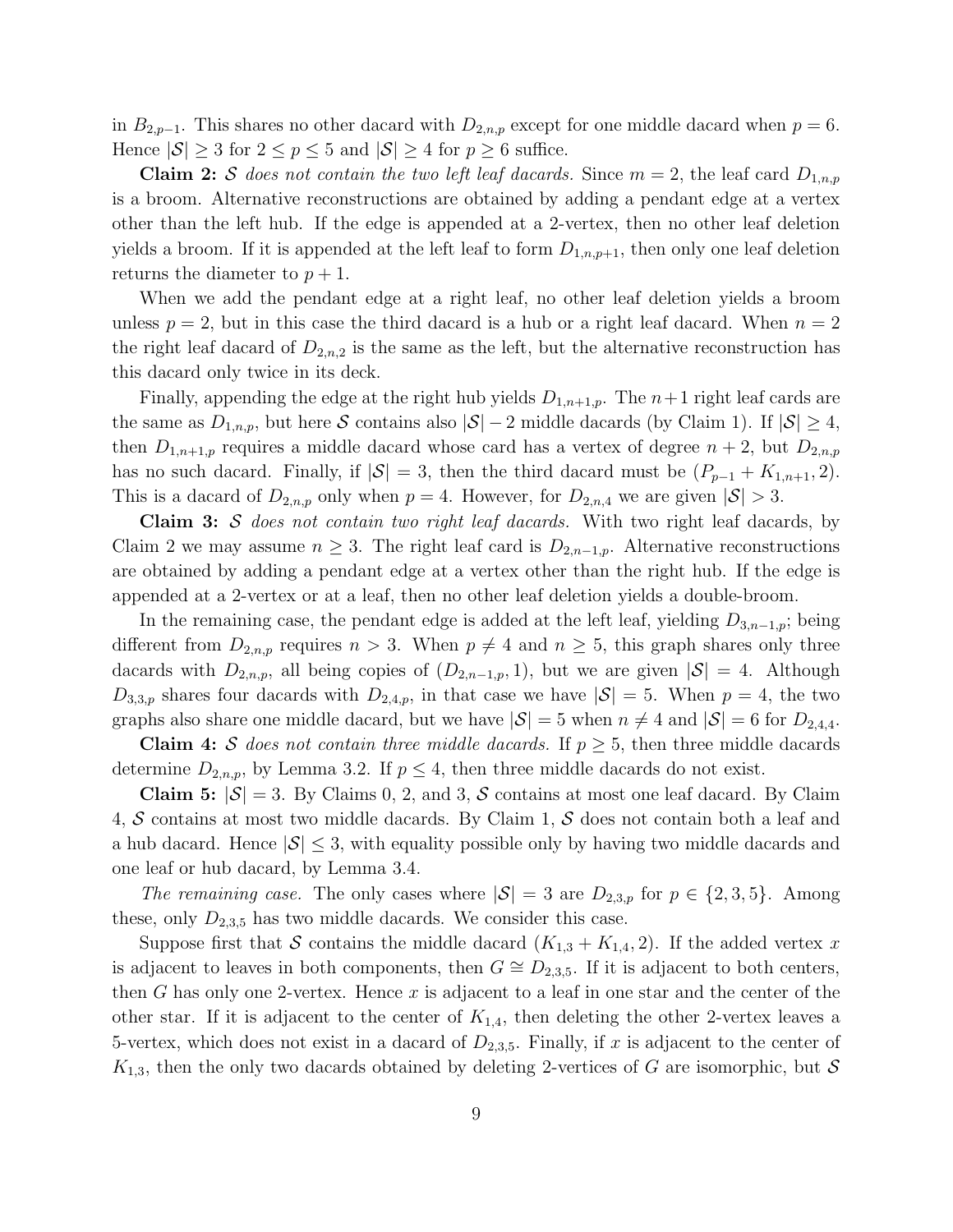does not contain two isomorphic such dacards.

Hence the middle dacards in S are obtained by deleting the 2-neighbors of the hubs. We reconstruct G by adding x to  $P_3 + D_{1,3,2}$ . Suppose first that x is adjacent to the center of the path component. If  $G \not\cong D_{2,3,5}$ , then the only choice for the neighbor of x in the other component that yields a graph sharing two middle dacards with  $D_{2,3,5}$  is a leaf neighbor of the 4-vertex. However, the resulting graph G shares no other dacard with  $D_{2,3,5}$ .

Hence x must be adjacent to a leaf of the path component. The other middle dacard has two 3-vertices. To obtain two vertices with degree at least 3 in  $G$ , the newly added vertex x must be adjacent to the only 2-vertex in  $D_{1,3,2}$ . Deleting any 2-vertex other than x from this graph leaves adjacent vertices with degree at least 3, which do not exist in  $D_{2,3,5}$ .  $\Box$ 

**Lemma 3.6.** If  $3 \leq m \leq n$  and  $p \neq 4$ , then  $\text{adrn}(D_{m,n,p}) = m+2$ , except  $\text{adrn}(D_{m,m+1,p}) =$  $m+1$  and  $\text{adrn}(D_{m,m+2,p}) = m+3$ . When  $p = 4$ , each value is larger by 1.

*Proof.* Lower bounds. Since  $D_{m,m+1,p}$  and  $D_{m-1,m+2,p}$  share m leaf dacards, adrn $(D_{m,m+1,p}) \ge$  $m + 1$ . When  $n \neq m + 1$ , the graphs  $D_{m,n,p}$  and  $D_{m+1,n-1,p}$  share at least  $m + 1$  leaf dacards, so adrn $(D_{m,n,p}) \geq m+2$ . In the special case  $n = m+2$ , they share  $m+2$  leaf dacards, so  $adrn(D_{m,m+2,p}) \geq m+3$ . When  $p=4$ , in each case the pairs also share one middle dacard, increasing the lower bound by 1.

Upper bounds. In each case, let S consist of the specified number of dacards from  $D_{m,n,p}$ . Since  $m \geq 3$ , we have  $|\mathcal{S}| \geq 4$ . When S contains two distinct leaf dacards or a leaf dacard and a hub dacard, we invoke Lemma 2.1 or Lemma 3.1, respectively. If  $\mathcal S$  contains two hub dacards and a middle dacard, then Lemma 3.4 suffices. If  $\mathcal S$  contains three middle dacards, then Lemma 3.2 suffices.

Now a hub dacard forbids leaf dacards, so  $|\mathcal{S}| \geq 4$  requires three middle dacards or a second hub dacard plus a middle dacard. Hence we may assume that  $S$  contains no hub dacard. If S contains at most one leaf dacard, then S contains three middle dacards. Hence we may assume that  $S$  contains two identical leaf dacards.

If S has two copies of the right leaf dacard  $D_{m,n-1,p}$ , then the only possible alternative reconstruction is  $D_{m+1,n-1,p}$ , which is isomorphic to  $D_{m,n,p}$  when  $n = m + 1$ . When  $n \notin$  ${m+1, m+2}$  and  $p \neq 4$ , these two graphs share only  $m+1$  copies of this dacard and no other dacards. When  $n = m + 2$ , they share  $m + 2$  copies of this dacard and no others. When  $p = 4$ , in each case they also share one middle dacard, but then  $|\mathcal{S}|$  is larger by 1.

If S has two copies of the left leaf dacard  $D_{m-1,n,p}$ , then we may assume  $n > m$  by symmetry. The only possible alternative reconstruction is  $D_{m-1,n+1,p}$ . When  $p \neq 4$ , this graph and  $D_{m,n,p}$  share m copies of this dacard and no other dacards, and hence  $\text{adm}(D_{m,m+1,p}) \leq m+1$ . When  $p = 4$ , the two graphs also share one middle dacard.  $\Box$ 

Lemmas 3.5 and 3.6 yield adrn for all double-brooms that are not brooms.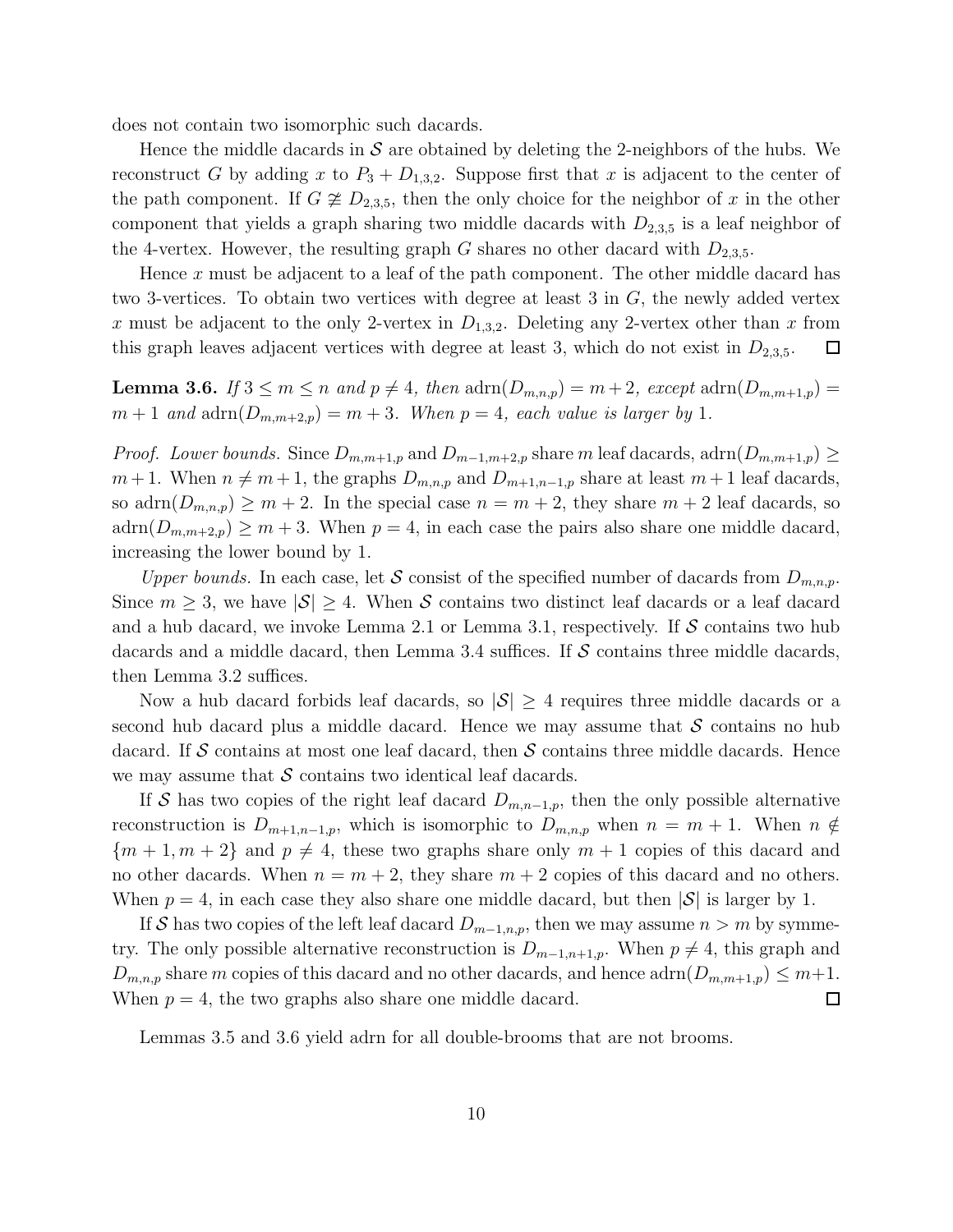**Theorem 3.7.** If  $p \ge 6$ , then  $\text{adrn}(D_{2,3,p}) = 4$ . Otherwise, if  $2 \le m \le n$  and  $p \ne 4$ , then  $adrn(D_{m,n,p}) = m + 2$ , except  $adrn(D_{m,m+1,p}) = m + 1$  and  $adrn(D_{m,m+2,p}) = m + 3$ . When  $p = 4$ , each value increases by 1.

## 4 The Special Case  $m = 1$

The problem is a bit more difficult when  $m = 1$  (brooms), partly because deleting the left leaf vertex decreases the diameter (when  $p \ge 2$ ). We first consider the special case  $n = 1$ , where the broom is a path. This special case was also computed in [16].

**Lemma 4.1.** If  $p \ge 3$ , then  $adrn(D_{1,1,p}) = 4$ . Also  $adrn(D_{1,1,2}) = 3$ .

*Proof.* Note that  $D_{1,1,2} = P_4$ , which shares two dacards with  $K_{1,3}$ . Three dacards include a leaf and a middle dacard, which determine  $P_4$ .

Hence we may assume  $p \geq 3$ . For the lower bound,  $D_{1,1,p}$  and  $D_{1,2,p-1}$  have three common dacards:  $(P_{p-2} + P_3, 2)$  and two copies of  $(P_{p+1}, 1)$ .

For the upper bound, let S consist of four dacards from  $D_{1,1,p}$ . Reconstructing G from a dacard in  $S$  by making the added vertex x adjacent to anything other than its desired neighbor(s) creates a vertex y of degree 3. Since no card of  $D_{1,1,p}$  has a vertex of degree at least 3 and no dacard in S is obtained by deleting a 3-vertex, every dacard of  $D_{1,1,p}$  obtained from  $G$  by deleting a vertex must be obtained by deleting a neighbor of  $y$ . Since there are only three such vertices,  $|S| = 4$  requires  $G \cong D_{1,1,p}$ .  $\Box$ 

We next give a few constructions for lower bounds.

**Proposition 4.2.** The double-broom  $D_{1,n,p}$  has three middle dacards that do not determine it when  $(n, p)$  is  $(1, 6)$ ,  $(2, 6)$ , or any  $(n, p)$  with  $p \ge 7$ .

*Proof.* For  $D_{1,1,6}$ , which is just an 8-vertex path, the three dacards obtained by deleting the hub vertices and one 2-neighbor of a hub vertex are shared with the graph obtained from a 5-vertex path by growing a path of length 3 from the central vertex.

For  $D_{1,2,6}$ , the three dacards obtained by deleting the left hub vertex and the two 2neighbors of the hub vertices are shared with the graph obtained from an 8-vertex path by adding a leaf neighbor of one of the central vertices.

For  $D_{1,n,p}$  with  $p \geq 7$ , the three dacards obtained by deleting the 2-vertices with distances 0, 1, and 5 from the left hub are shared with the graph obtained from  $D_{1,n,p-2}$  by growing a path of length 2 from the vertex at distance 2 from its left hub.  $\Box$ 

In light of Lemma 4.1, we may henceforth assume  $n > 1$ . With  $m = 1$ , this implies that the middle dacards are distinct. Next we prove an analogue of Lemma 3.2, giving conditions under which a collection of middle dacards determines  $D_{1,n,p}$ .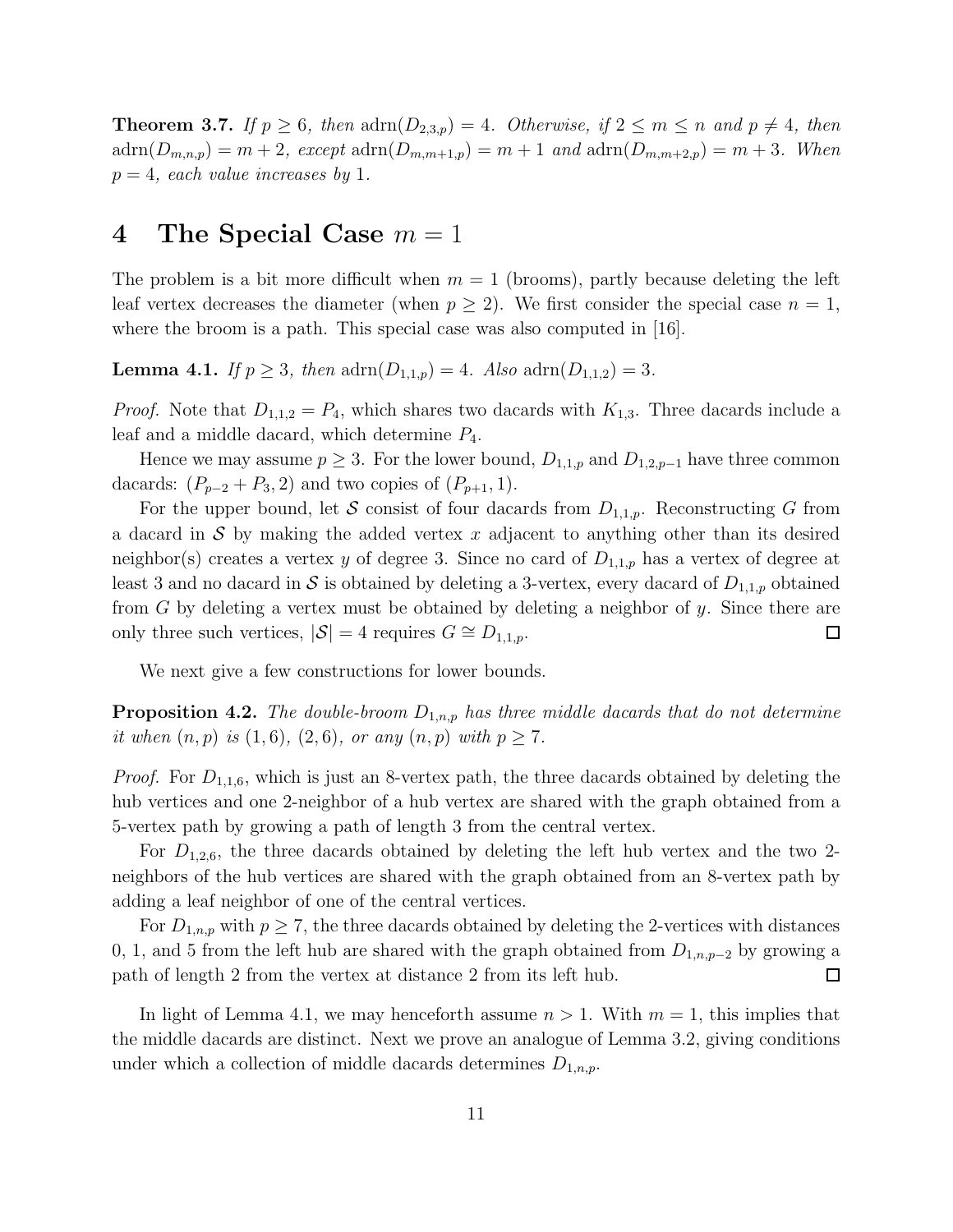**Lemma 4.3.** When  $n > 1$ ,  $D_{1,n,p}$  is determined by any two middle dacards when  $p \in \{3, 4\}$ , any three middle dacards when  $p \in \{5,6\}$  (except for  $D_{1,2,6}$ ), and any four middle dacards otherwise. There is exactly one set of three middle dacards that does not determine  $D_{1,2,7}$ .

Proof. The need for four middle dacards is shown by the constructions in Proposition 4.2.

Every middle dacard has two components (a path and a broom). The dacards are distinct, so every reconstruction is a tree (Lemma 2.2), and the added vertex  $x$  has one neighbor in each component. Let  $(L, 2)$  be the dacard of  $D_{1,n,p}$  obtained by deleting the left hub, and let  $(R, 2)$  be the dacard obtained by deleting the 2-neighbor of the right hub.

With  $n > 1$ , having two middle dacards requires  $p \geq 3$ . When  $p = 3$ , there are only two middle dacards,  $(L, 2)$  and  $(R, 2)$ . Each reconstruction from  $(L, 2)$  has a vertex of degree at least  $n + 1$ . Hence the missing vertex when reconstructing from  $(R, 2)$  must be made adjacent to the unique *n*-vertex in R (and to a vertex of  $K_2$ ), yielding  $D_{1,n,3}$ .

When  $p = 4$ , there are exactly three middle dacards. Suppose first that  $\mathcal{S} = \{(L, 2), (R, 2)\}.$ Reconstruct G by adding x to R. The vertex of degree  $n+1$  in L requires making x adjacent to the center of  $K_{1,n}$  in R (when  $n = 2$ , each component of R is  $K_{1,n}$ , so the choice of which center is used does not matter). If  $x$  is adjacent to the center of the other component, then G has only one 2-vertex; otherwise,  $G \cong D_{1,n,4}$ .

In the last case for  $p = 4$ , and for  $p \ge 5$  with  $|S| \ge 3$ , we have  $(H, 2) \in S$  with  $H \notin \{L, R\}$ .

**Case 1:** G is formed by making x adjacent to a leaf in each component of H. The resulting graph G also arises by attaching  $n-1$  leaf neighbors at an internal vertex v of a path P with  $p + 2$  vertices. If  $G \not\cong D_{1,n,p}$ , then v is not a neighbor of a leaf of P. Also P contains x and its neighbors. Altogether,  $P$  contains at least four vertices on one side of  $v$ and at least two on the other, so  $p + 2 \ge 7$  (see Figure 2).



Figure 2: A potential reconstruction for Case 1 of Lemma 4.3

With  $p \geq 5$ , we have  $|\mathcal{S}| \geq 3$ . Every middle dacard of  $D_{1,n,p}$  except  $(R, 2)$  has a vertex of degree  $n + 1$  with at most one non-leaf neighbor. Such a dacard can be obtained from  $G$ only by deleting a vertex at distance 2 from  $v$  along  $P$ . Having two such vertices of degree 2 requires  $p \geq 6$ , and there are never more than two such vertices. Even if  $(R, 2) \in \mathcal{S}$ , when  $|S| = 4$  we are finished. Since we are allowing  $|S| = 4$  for  $D_{1,2,6}$ , the only case remaining for  $|\mathcal{S}| = 3$  is  $p = 6$  and  $n \geq 3$  with  $(R, 2) \in \mathcal{S}$ . When obtaining G from R instead of H, the added vertex  $x'$  must be adjacent to the *n*-vertex. If the neighbor of  $x'$  in the other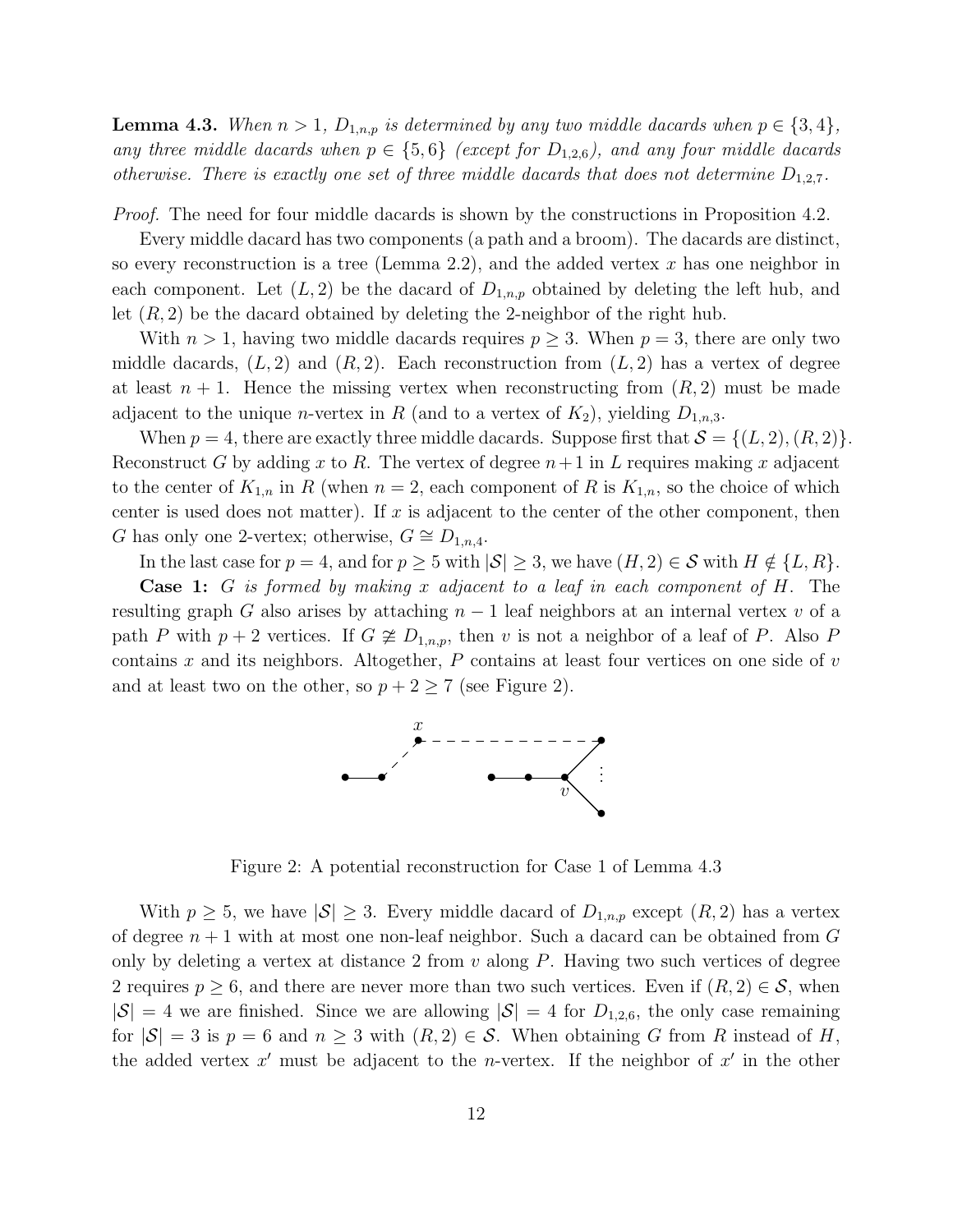component of R is not a leaf, then the longest path in G has  $p + 1$  vertices, but G already contains  $P$  with  $p + 2$  vertices.

When  $p = 7$  and  $n = 2$ , this case does not give rise to two distinct middle dacards besides the deletion of the 2-neighbor of the right hub. Having two 2-vertices at distance 2 from  $v$ along P requires  $v$  to be the center of  $P$ , but then the two resulting dacards are identical.

**Case 2:** Some neighbor of x in G (call it y) has degree at least 2 in H. We first prove that y cannot be the  $(n + 1)$ -vertex in H. This would give y degree  $n + 2$  in G, but every dacard of  $D_{1,n,p}$  has no such vertex. Hence every middle dacard of  $D_{1,n,p}$  must arise from G by deleting a 2-neighbor of y, and there are fewer than  $|\mathcal{S}|$  such vertices.

We conclude that y must be a 2-vertex in  $H$ . Now obtaining a path and a broom by deleting a 2-vertex of G requires deleting a 2-neighbor of y. Having one such vertex other than x requires  $p \geq 6$ , and having two requires  $p \geq 7$ . Hence  $|\mathcal{S}|$  is larger than the number of dacards that G shares with  $D_{1,n,p}$ .

For  $D_{1,2,7}$ , obtaining three distinct cards shared with G in this way happens only when x is the 2-neighbor of the left hub in  $D_{1,2,7}$  and G is the graph in Proposition 4.2.  $\Box$ 

The next lemma considers the double-stars with  $m = 1$ , done also in [10]; we include it here for completeness.

### **Lemma 4.4.** Always  $\text{adrn}(D_{1,n,2}) = 3$ ,  $\text{except } \text{adrn}(D_{1,2,2}) = \text{adrn}(D_{1,3,2}) = 4$ .

*Proof.* Proposition 1.2 yields the lower bounds except for  $n = 2$ , where we use that  $D_{1,2,2}$ and  $D_{1,1,3}$  have three common dacards. Now consider the upper bounds. Let S have the specified size. Since  $|\mathcal{S}| > p$ , we have a leaf dacard and G is a tree.

When  $n = 1$ , we have a middle dacard, and it has only one reconstruction.

When  $n = 2$ , we have four of the five dacards, so  $(D_{1,1,2}, 1)$  is a dacard. The only alternative reconstruction is  $P_5$ , where any four dacards include at least two whose deleted vertex has degree 2; however,  $D_{1,2,2}$  has only one 2-vertex.

When  $n \geq 3$ , distinct leaf dacards are forbidden, and the right hub dacard has only one tree reconstruction. With  $|\mathcal{S}| \geq 3$ , the right hub and left leaf dacards are thus forbidden. For  $n = 3$ , we obtain  $(K_1 + K_{1,3}, 2)$  as a dacard. Its only alternative reconstruction is  $D_{1,2,3}$ , which has only one copy of  $(D_{1,2,2}, 1)$  as a dacard.

For  $n \geq 4$ , at least two copies of  $(D_{1,n-1,2}, 1)$  are dacards. The alternative reconstructions are  $D_{1,n-1,3}$ ,  $D_{2,n-1,2}$ , and the graph obtained from  $P_5$  by giving the central vertex  $n-2$  leaf neighbors. Each of these graphs shares at most two dacards with  $D_{1,n,2}$ .  $\Box$ 

For the remaining cases with  $m = 1$ , we may assume  $n \geq 2$  and  $p \geq 3$ . The arguments for  $p = 3$  and  $p \geq 4$  are different, so we separate the proofs.

**Lemma 4.5.** If  $n \geq 4$ , then  $\text{adrn}(D_{1,n,3}) = 3$ ; if  $n \in \{2,3\}$ , then  $\text{adrn}(D_{1,n,3}) = 4$ .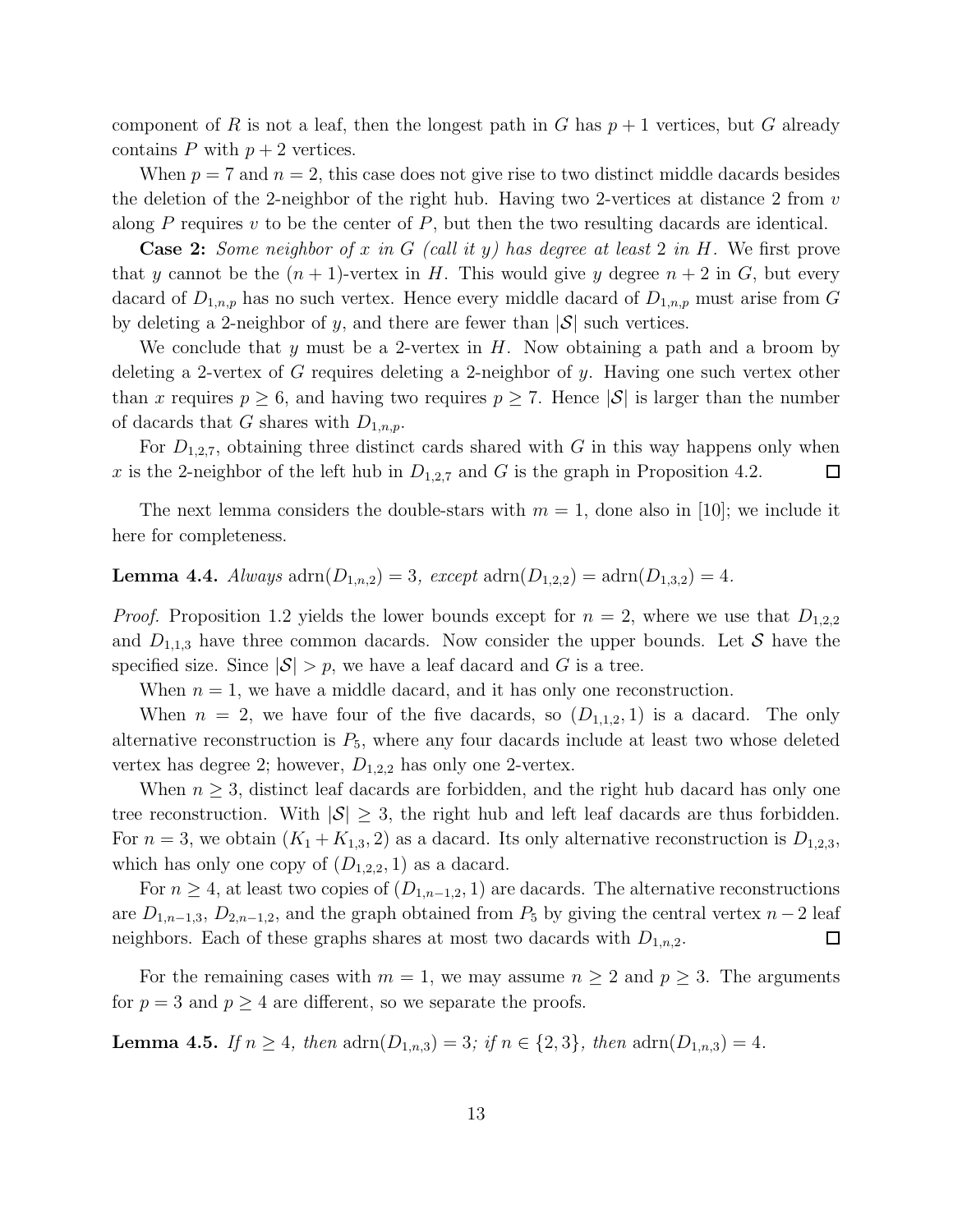*Proof.* Proposition 1.2 yields the lower bounds when  $n \geq 3$ . For  $n = 2$ , the graphs  $D_{1,2,3}$ and  $D_{1,1,4}$  have three common dacards.

For the upper bounds, let S consist of the given number of dacards of  $D_{1,n,3}$ , and let G be another reconstruction from S. Since  $|\mathcal{S}| \geq 4$  and only the right hub dacard has more than two components, a leaf dacard or application of Lemma 2.2 implies that  $G$  is a tree.

Suppose that S contains the right hub dacard  $(P_3 + nK_1, n+1)$ . Since G is a tree, G arises by making the center of the star  $K_{1,n}$  adjacent to the center vertex v of  $P_3$ , yielding  $D_{2,n,2}$ . The dacards of  $D_{1,n,3}$  shared with  $D_{2,n,2}$  are only the left leaf and right hub dacards of  $D_{1,n,3}$ , but  $|S| > 2$ .

Hence we may assume that S omits the right hub dacard. If both middle dacards are present, then Lemma 4.3 suffices. Without the right hub dacard, at most one dacard in  $\mathcal S$  is not a leaf dacard. Therefore,  $(D_{1,n-1,3}, 1) \in \mathcal{S}$ .

For  $n = 2$ , the alternative reconstructions G from  $D_{1,1,3}$  are  $G \in \{P_6, P'_5\}$ , where  $P'_5$ 5 arises from  $P_5$  by appending a leaf at the central vertex. Since  $|\mathcal{S}| = 4$ , we have all three leaf dacards. However,  $P_6$  does not have enough leaf dacards, and  $P'_5$  $\frac{5}{5}$  fails because the left leaf dacard  $(D_{1,2,2}, 1)$  of  $D_{1,2,3}$  appears only once in S.

For  $n \geq 3$ , Lemma 2.1 applies when the left leaf dacard is present, so we may assume  $|S| - 1$  copies of  $(D_{1,n-1,3}, 1)$  in S. For  $n = 3$ , that leaves only  $G = D_{2,2,3}$ . The fourth dacard deletes a vertex of degree 2, but in  $D_{1,3,3}$  this leaves a vertex of degree at least 3, and in the alternative reconstruction  $D_{2,2,3}$  it does not.

For  $n \geq 4$ , the only places to attach a leaf to  $D_{1,n-1,3}$  to yield two copies of  $(D_{1,n-1,3}, 1)$ in  $S$  are at the hubs. If at the left hub, then the resulting graph does not have three copies of  $(D_{1,n-1,3}, 1)$  in its dadeck, and the dacard obtained by deleting its middle vertex has two components with at least three vertices, which does not occur for  $D_{1,n,3}$ . Attaching at the right hub yields  $D_{1,n,3}$ , as desired.  $\Box$ 

**Lemma 4.6.** If  $p \geq 4$  and  $n \geq 2$ , then  $\text{adrn}(D_{1,n,p}) = 4$ , except  $\text{adrn}(D_{1,2,p}) = 5$  for  $p \geq 5$ with  $p \neq 7$ .

*Proof.* Lower bounds. For  $p \geq 4$ , the graphs  $D_{1,n,p}$  and G have three common dacards, where G is obtained from  $D_{1,n,p-1}$  by adding a leaf neighbor to the 2-neighbor of the right hub. The common dacards are obtained from  $D_{1,n,p}$  by deleting the right hub, the leaf neighbor of the left hub, and the 2-vertex at distance 3 from the right hub (which requires  $p \geq 4$ ).

When  $p \geq 5$  and  $p \neq 7$ , the graph  $D_{1,2,p}$  shares four dacards with the graph G obtained from  $P_{p+2}$  by appending a leaf at a vertex that has distance 4 from an end of the path. The four dacards are obtained from  $D_{1,2,p}$  by deleting respectively a right leaf and the vertices at distances 1, 5, and  $p-2$  from the right hub along the path of length p. When  $p=5$ , one of these is the left leaf, so  $p \geq 5$  is needed for the construction. When  $p = 7$ , two of the vertices specified to be deleted are the same, so this construction does not provide a set of four dacards that do not determine  $D_{1,2,7}$ .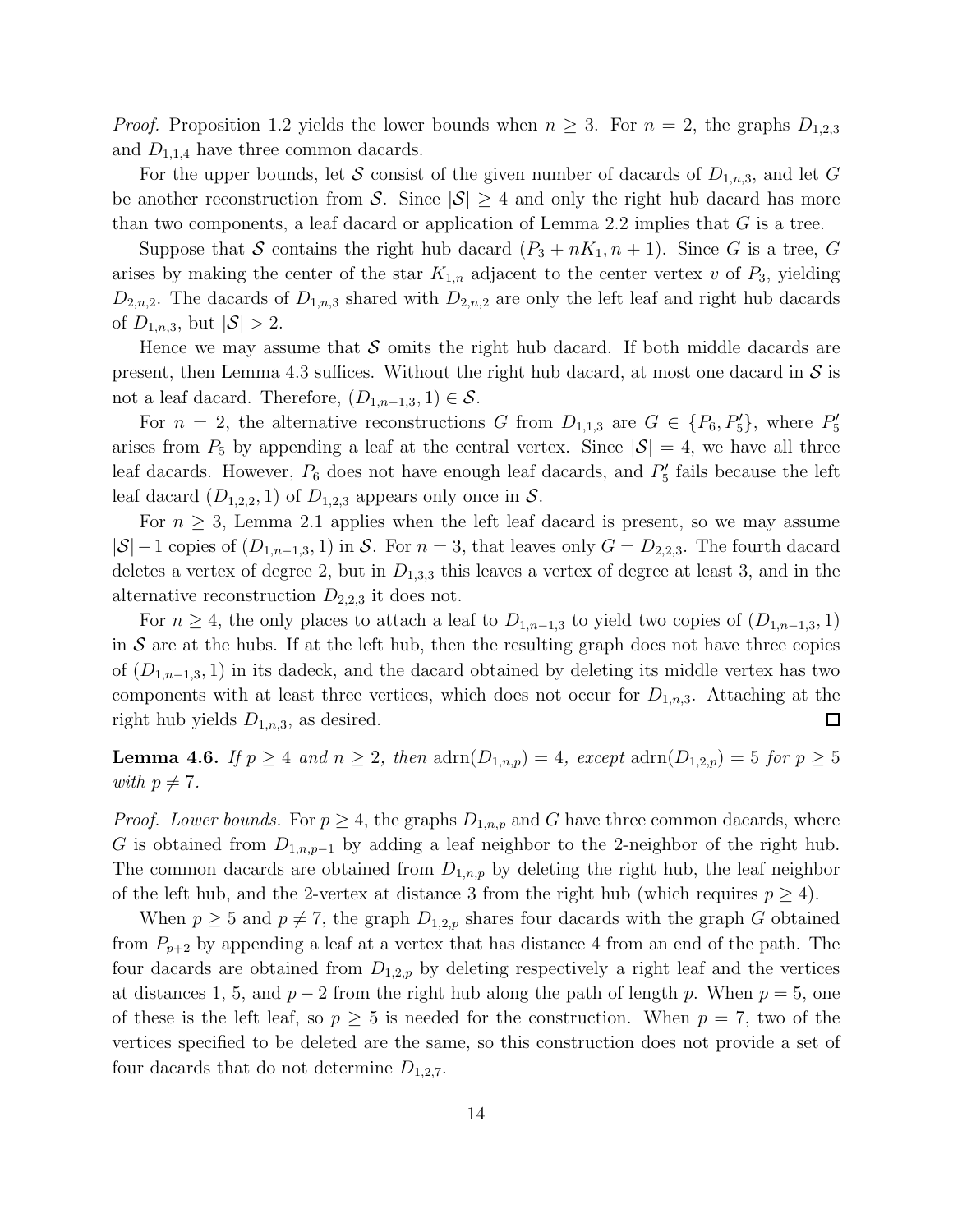Upper bounds. Let S consist of the specified number of dacards of  $D_{1,n,p}$ , and let G be a reconstruction from S. Since  $|S| \geq 3$  and only the right hub dacard has more than two components, a leaf dacard or an application of Lemma 2.2 implies that  $G$  is a tree.

Suppose that S contains the right hub dacard  $(nK_1 + P_p, n+1)$ . Since G is a tree, G must be formed by making the center of the star  $K_{1,n}$  adjacent to a non-leaf vertex v in  $P_p$ . The other dacards in  $S$  have at most one vertex of degree greater than 2, and when there is such a vertex it has only one non-leaf neighbor. Such a subgraph can arise from G only by deleting a neighbor of v on the path with p vertices, since  $p \geq 4$ . Hence there are at most two such subgraphs, contradicting  $|S| = 4$ .

Since  $n \geq 2$ , the middle dacards are all different. If S contains no leaf dacard, then we have at least two distinct middle dacards when  $p \geq 3$  and at least four when  $p \geq 5$ . In this case Lemma 4.3 suffices. Hence  $S$  contains a leaf dacard.

**Case 1:**  $D_{1,n,p}$  with  $n \geq 3$  and  $p \geq 4$ . If S contains exactly one copy of the right leaf dacard, then  $|\mathcal{S}| = 4$  requires two middle dacards (since the right hub dacard is not present). Hence there is a middle dacard with maximum degree  $n + 1$ , so  $\Delta(G) \geq n + 1$ , and the only reconstruction from the right leaf dacard is  $D_{1,n,p}$ .

Suppose then that S contains at least two copies of  $(D_{1,n-1,p}, 1)$ . The only tree G other than  $D_{1,n,p}$  that has at least two copies of  $(D_{1,n-1,p}, 1)$  as dacards is  $D_{2,n-1,p}$ . However,  $D_{2,n-1,p}$  shares no middle dacards with  $D_{1,n,p}$ . Hence the four dacards in S must include at least three copies of  $(D_{1,n-1,p}, 1)$ , which occur in  $D_{2,n-1,p}$  only when  $n = 3$ . Now the fourth dacard can only be the left leaf dacard, and Lemma 2.1 suffices.

We may therefore assume that S does not contain the right leaf dacard. With the right hub dacard also forbidden,  $S$  has at least three middle dacards. Now Lemma 4.3 suffices unless  $p \geq 7$  and S has exactly three middle dacards and the left leaf dacard.

Forming  $G$  from the left leaf dacard by attaching the missing vertex  $x$  to the high-degree vertex yields degree higher than appears in any dacard. Attaching it to a 2-vertex  $v$  yields a 3-vertex and an  $(n + 1)$ -vertex. Hence obtaining a middle dacard in S from G requires deleting a 2-neighbor of v, of which there are at most 2. The last possibility is that  $G$  is obtained from  $D_{1,n,p-1}$  by attaching x to a leaf neighbor of the right hub. Only one middle dacard of  $D_{1,n,p}$  occurs in the dadeck of this graph.

**Case 2:**  $D_{1,2,p}$  with  $p \geq 4$ . If S contains both copies of the right leaf dacard, then the only alternative reconstruction sharing these dacards is  $D_{1,1,p+1}$ . This graph shares only three dacards with  $D_{1,2,p}$ . Hence S contains at most one right leaf dacard. With the right hub dacard forbidden and  $|S| = 4$ , there are at least two middle dacards, which with Lemma 4.3 completes the proof when  $p = 4$ .

Now consider  $p \geq 5$ . If S contains four middle dacards, then Lemma 4.3 suffices. Hence we may assume that  $S$  has at most one copy of the right leaf dacard and at most three middle dacards.

For  $p \neq 7$ , we have  $|\mathcal{S}| = 5$ , which requires that S contains the left and right dacards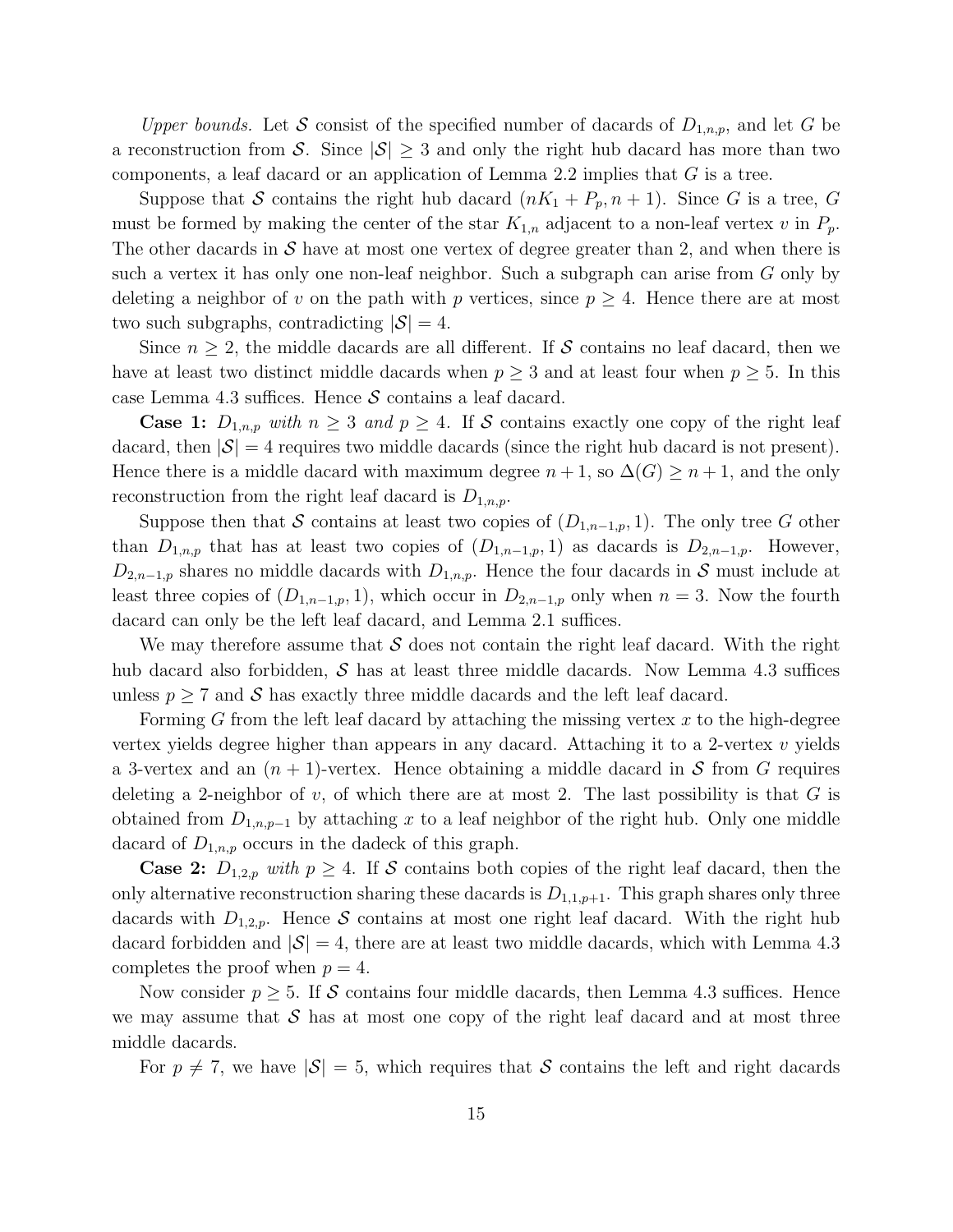along with three middle dacards. The right leaf dacard is a path, and the only alternative reconstruction G that has the left leaf dacard of  $D_{1,2,p}$  as a dacard is obtained by adding a leaf neighbor at a vertex v with distance 2 from the end of the path. Now a middle dacard of  $D_{1,2,p}$  can only be obtained from G by deleting the 2-vertex at distance 2 from v.

For  $p = 7$ , the same argument eliminates the case where S consists of two middle dacards and the left and right leaf dacards. The leaf dacards force the same alternative reconstruction G, which has only one middle dacard of  $D_{1,2,7}$  in its dadeck.

In the last case S consists of three middle dacards of  $D_{1,2,7}$  and one leaf dacard. If the three middle dacards do not suffice, then they are as described in Proposition 4.2, and the only alternative reconstruction arises from  $D_{1,2,5}$  by growing a path of length 2 from the vertex at distance 2 from the left hub. This tree shares no leaf dacard with  $D_{1,2,7}$ .  $\Box$ 

Lemmas 4.1, 4.4, 4.5, and 4.6 complete the computation of  $\text{adrn}(D_{m,n,p})$  when  $m=1$ .

**Theorem 4.7.** Always  $\text{adrn}(D_{1,n,p}) = 4$ , except that if  $p \in \{2,3\}$  then  $\text{adrn}(D_{1,n,p}) = 3$  for  $n \geq 4$  and  $\text{adrn}(D_{1,1,2}) = 3$ , and if  $p \geq 5$  with  $p \neq 7$  then  $\text{adrn}(D_{1,2,p}) = 5$ .

## References

- [1] M.D. Barrus and D.B. West, Degree-associated reconstruction number of graphs, Discrete Math. 310 (2010), 2600–2612.
- [2] B. Bollob´as, Almost every graph has reconstruction number three, J. Graph Theory 14 (1990), 1–4.
- [3] A. Bowler, P. Brown, and T. Fenner, Families of pairs of graphs with a large number of common cards, J. Graph Theory 63 (2010), 146–163.
- [4] F. Harary, On the reconstruction of a graph from a collection of subgraphs, Theory of Graphs and its Applications (Proc. Sympos. Smolenice, 1963) (Publ. House Czechoslovak Acad. Sci., Prague, 1964), 47–52.
- [5] F. Harary and M. Plantholt, The graph reconstruction number, J. Graph Theory 9 (1985), 451–454.
- [6] P. J. Kelly, On isometric transformations, PhD Thesis, University of Wisconsin-Madison, 1942.
- [7] P. J. Kelly, A congruence theorem for trees, Pacific J. Math. 7 (1957), 961–968.
- [8] B. Manvel, On reconstruction of graphs. In The Many Facets of Graph Theory (Proc. Conf., Western Mich. Univ., Kalamazoo, Mich., 1968), (Springer, 1969), 207–214.
- [9] S. Monikandan, P. Anusha Devi, and S. Sundar Raj, Degree associated edge reconstruction number of graphs, J. Discrete Alg. 23 (2013), 35–41.